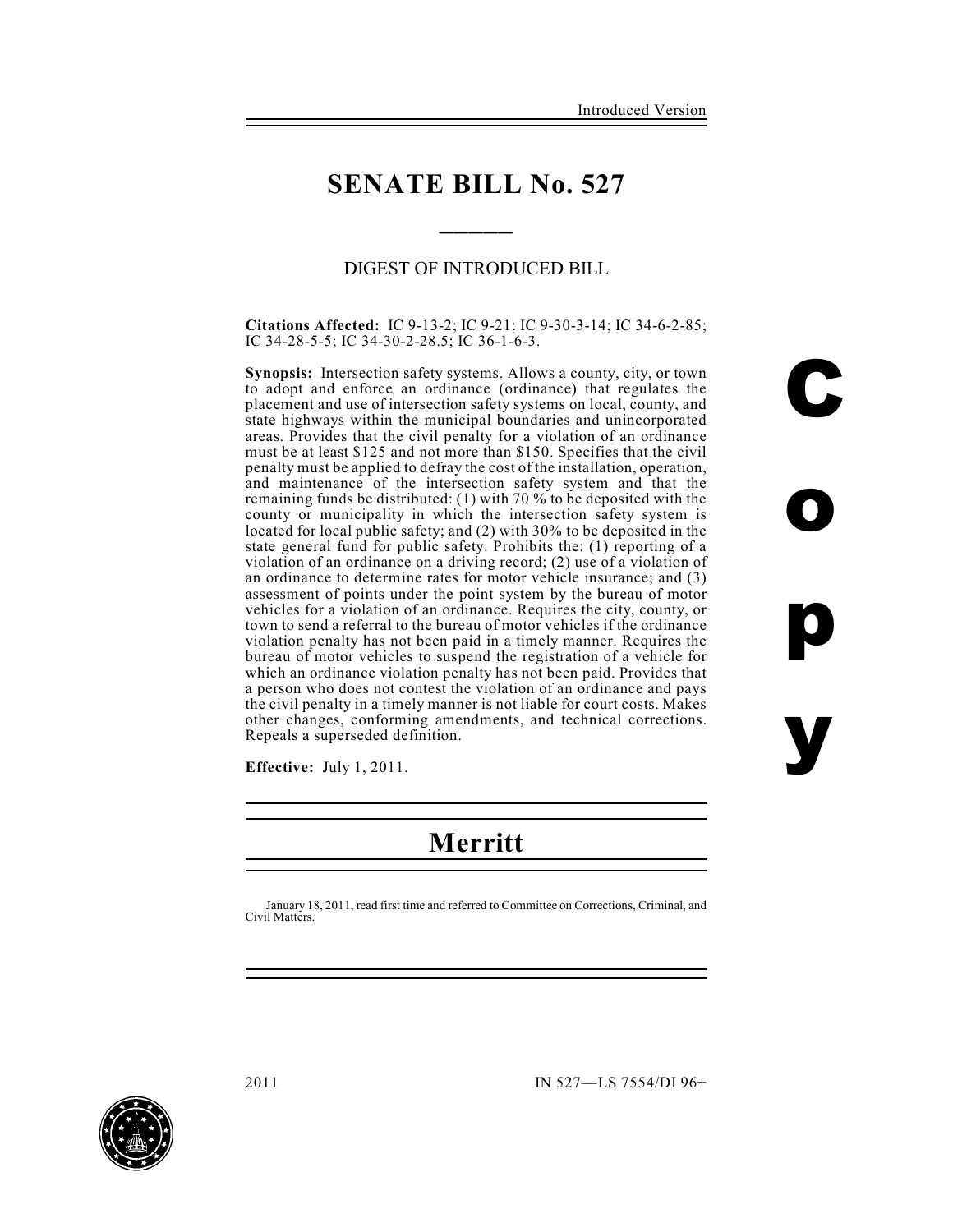### Introduced

**C**

**o**

**p**

**y**

#### First Regular Session 117th General Assembly (2011)

PRINTING CODE. Amendments: Whenever an existing statute (or a section of the Indiana Constitution) is being amended, the text of the existing provision will appear in this style type, additions will appear in **this style type**, and deletions will appear in this style type.

 Additions: Whenever a new statutory provision is being enacted (or a new constitutional provision adopted), the text of the new provision will appear in **this style type**. Also, the word **NEW** will appear in that style type in the introductory clause of each SECTION that adds a new provision to the Indiana Code or the Indiana Constitution.

 Conflict reconciliation: Text in a statute in *this style type* or *this style type* reconciles conflicts between statutes enacted by the 2010 Regular Session of the General Assembly.

# **SENATE BILL No. 527**

A BILL FOR AN ACT to amend the Indiana Code concerning motor vehicles.

*Be it enacted by the General Assembly of the State of Indiana:*

| SECTION 1. IC 9-13-2-42.8 IS ADDED TO THE INDIANA CODE             |
|--------------------------------------------------------------------|
| AS A NEW SECTION TO READ AS FOLLOWS [EFFECTIVE JULY                |
| 1, 2011]: Sec. 42.8. "Designated employee", for purposes of        |
| IC 9-21-3.6, has the meaning set forth in IC 9-21-3.6-2.           |
| SECTION 2. IC 9-13-2-84.5 IS ADDED TO THE INDIANA CODE             |
| AS A NEW SECTION TO READ AS FOLLOWS [EFFECTIVE JULY                |
| 1, 2011]: Sec. 84.5. "Intersection safety system", for purposes of |
| IC 9-21-3.6, has the meaning set forth in IC 9-21-3.6-3.           |
| SECTION 3. IC 9-13-2-94.3 IS ADDED TO THE INDIANA CODE             |
| AS A NEW SECTION TO READ AS FOLLOWS [EFFECTIVE JULY                |
| 1, 2011]: Sec. 94.3. "Local police officer", for purposes of       |
| IC 9-21-3.6, has the meaning set forth in IC 9-21-3.6-4.           |
| SECTION 4. IC 9-13-2-121 IS AMENDED TO READ AS                     |
| FOLLOWS [EFFECTIVE JULY 1, 2011]: Sec. 121. (a) "Owner"            |
| means, except as otherwise provided in this section, when used in  |
| reference to a motor vehicle:                                      |
| (1) a person who holds the legal title of a motor vehicle;         |
|                                                                    |

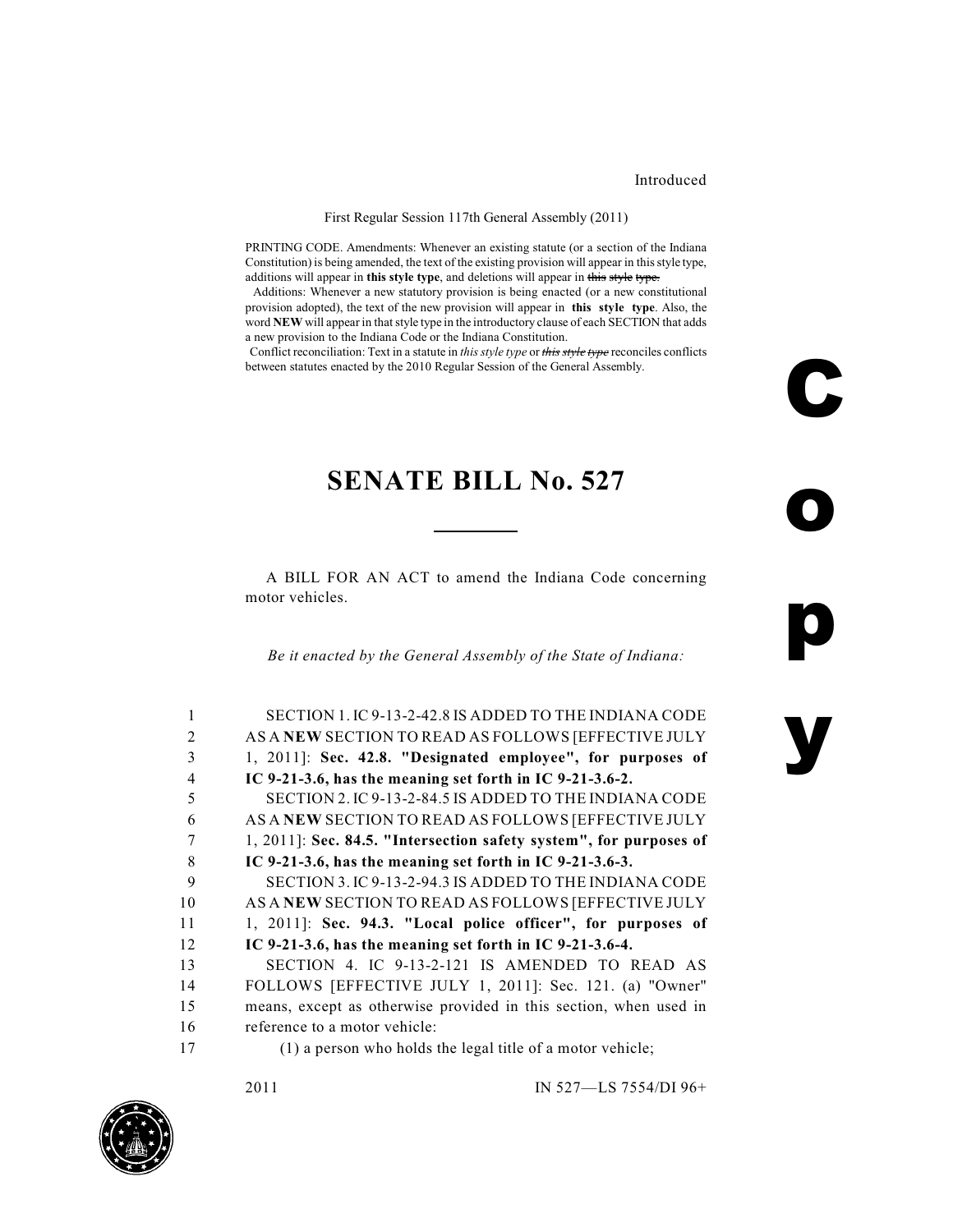(2) a person renting or leasing a motor vehicle and having exclusive use of the motor vehicle for more than thirty (30) days; 3 or (3) if a motor vehicle is the subject of an agreement for the conditional sale or lease vested in the conditional vendee or lessee, or in the event the mortgagor, with the right of purchase upon the performance of the conditions stated in the agreement and with an immediate right of possession of a vehicle is entitled to possession, the conditional vendee or lessee or mortgagor. (b) "Owner", for purposes of IC 9-21, **except IC 9-21-3.6,** and IC 9-25, means, when used in reference to a motor vehicle, a person who holds the legal title of a motor vehicle, or if a: (1) motor vehicle is the subject of an agreement for the conditional sale or lease of the motor vehicle with the right of purchase upon performance of the conditions stated in the agreement and with an immediate right of possession vested in 17 the conditional vendee or lessee; or (2) mortgagor of a motor vehicle is entitled to possession; the conditional vendee or lessee or mortgagor is considered to be the owner for the purpose of IC 9-21 and IC 9-25. **(c) "Owner", for purposes of IC 9-21-3.6, has the meaning set forth in IC 9-21-3.6-5.** (c) **(d)** "Owner", for purposes of IC 9-22-1, means the last known record titleholder of a vehicle according to the records of the bureau under IC 9-17. (d) **(e)** "Owner", for purposes of IC 9-31, means a person, other than a lienholder, having the property in or title to a motorboat. The term includes a person entitled to the use or possession of a motorboat subject to an interest in another person reserved or created by agreement and securing payment or performance of an obligation. The term excludes a lessee under a lease not intended as security. SECTION 5. IC 9-13-2-182.3 IS ADDED TO THE INDIANA CODE AS A **NEW** SECTION TO READ AS FOLLOWS [EFFECTIVE JULY 1, 2011]: **Sec. 182.3. "Traffic control device", for purposes of IC 9-21, has the meaning set forth in IC 9-21-1-1.5.** SECTION 6. IC 9-13-2-182.5 IS ADDED TO THE INDIANA CODE AS A **NEW** SECTION TO READ AS FOLLOWS [EFFECTIVE JULY 1, 2011]: **Sec. 182.5. "Traffic control signal", for purposes of IC 9-21, has the meaning set forth in IC 9-21-1-1.7.** SECTION 7. IC 9-13-2-196.4 IS ADDED TO THE INDIANA CODE AS A **NEW** SECTION TO READ AS FOLLOWS [EFFECTIVE JULY 1, 2011]: **Sec. 196.4. "Vendor", for purposes of**

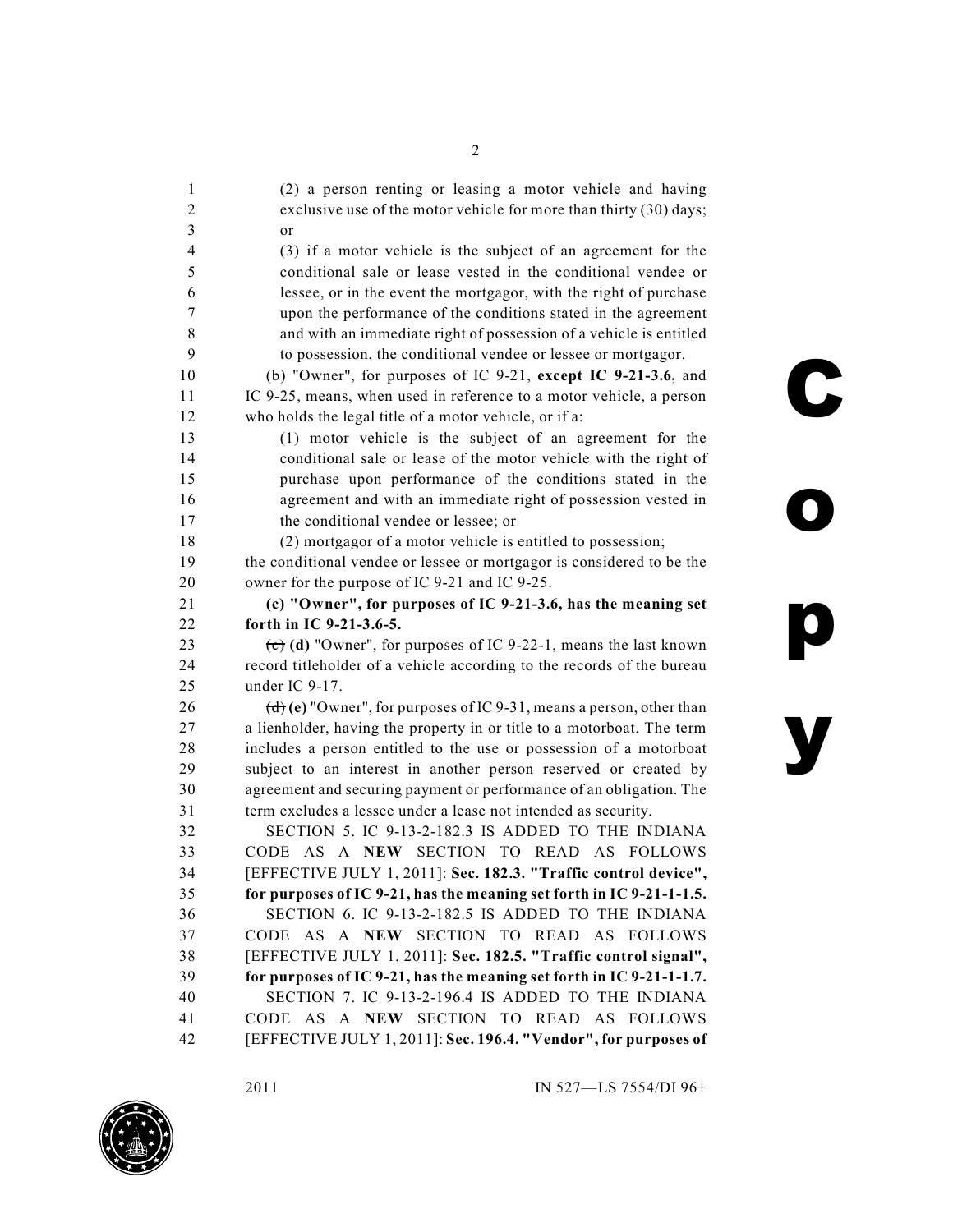**IC 9-21-3.6, has the meaning set forth in IC 9-21-3.6-6.** SECTION 8. IC 9-21-1-1.5 IS ADDED TO THE INDIANA CODE AS A **NEW** SECTION TO READ AS FOLLOWS [EFFECTIVE JULY 1, 2011]: **Sec. 1.5. As used in this article, "traffic control device" means a sign, signal, marking, or device, including a railroad advance warning sign, consistent with this title, placed or erected by the authority of a public body or an official having jurisdiction for purposes of regulating, warning, or guiding traffic.** SECTION 9. IC 9-21-1-1.7 IS ADDED TO THE INDIANA CODE AS A **NEW** SECTION TO READ AS FOLLOWS [EFFECTIVE JULY 1, 2011]: **Sec. 1.7. As used in this article, "traffic control signal" means a traffic signal as defined by the Indiana Manual on Uniform Traffic Control Devices for Streets and Highways as adopted under IC 9-21-2-1 by which traffic alternately is directed to stop and permitted to proceed.** SECTION 10. IC 9-21-1-3, AS AMENDED BY P.L.182-2009(ss), SECTION 291, IS AMENDED TO READ AS FOLLOWS [EFFECTIVE JULY 1, 2011]: Sec. 3. (a) A local authority, with respect to private roads and highways under the authority's jurisdiction, in accordance with sections 2 and 3.3(a) of this chapter, and within the reasonable exercise of the police power, may do the following: (1) Regulate the standing or parking of vehicles. (2) Regulate traffic by means of police officers or traffic control signals, **including enforcement by use of an intersection safety system under IC 9-21-3.6.** (3) Regulate or prohibit processions or assemblages on the highways. (4) Designate a highway as a one-way highway and require that all vehicles operated on the highway be moved in one (1) specific direction. (5) Regulate the speed of vehicles in public parks. (6) Designate a highway as a through highway and require that all vehicles stop before entering or crossing the highway. (7) Designate an intersection as a stop intersection and require all vehicles to stop at one (1) or more entrances to the intersection. (8) Restrict the use of highways as authorized in IC 9-21-4-7. (9) Regulate the operation of bicycles and require the registration and licensing of bicycles, including the requirement of a registration fee. (10) Regulate or prohibit the turning of vehicles at intersections. (11) Alter the prima facie speed limits authorized under

IC 9-21-5.

**C**

**o**

**p**

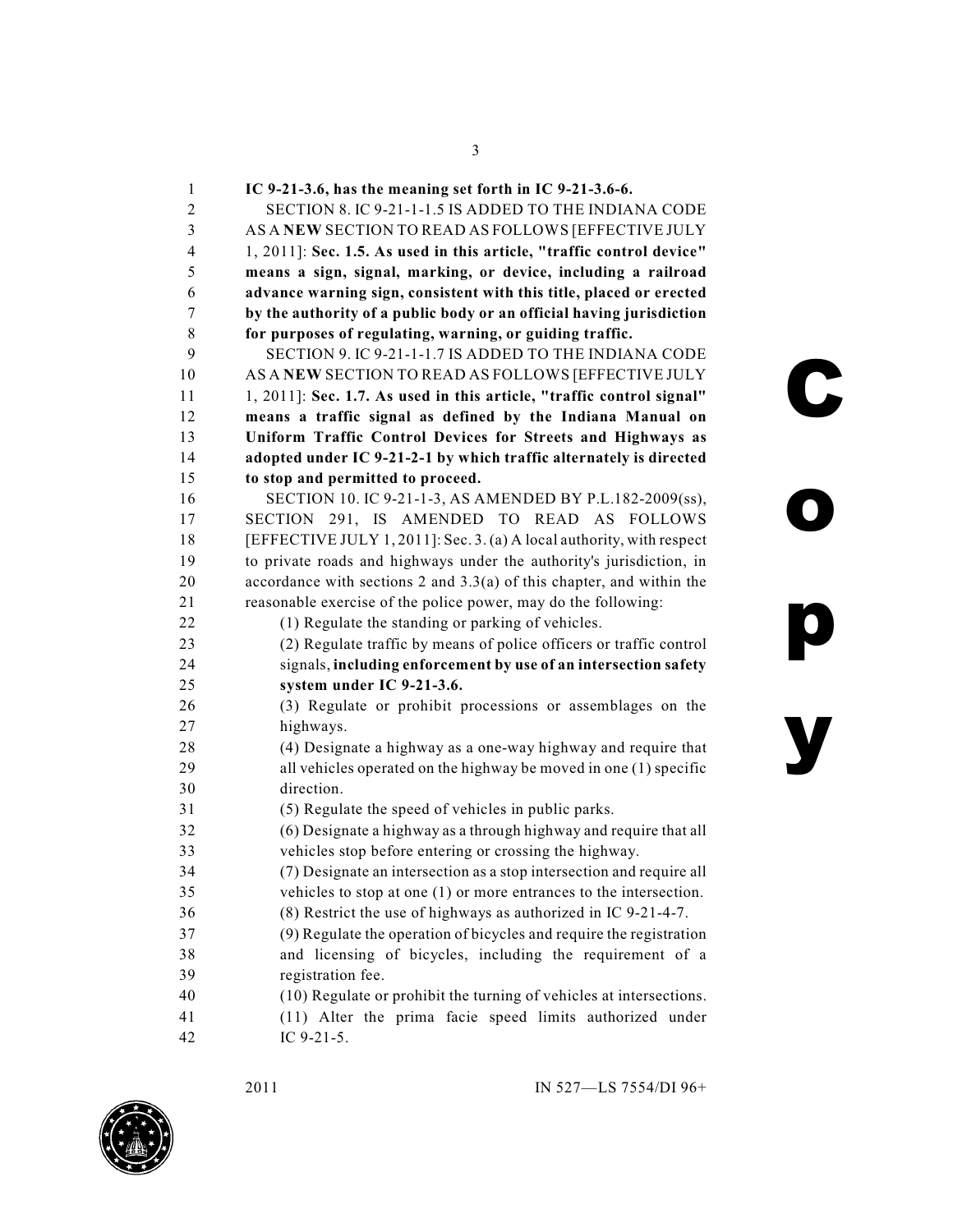| $\mathbf{1}$            | (12) Adopt other traffic regulations specifically authorized by this             |
|-------------------------|----------------------------------------------------------------------------------|
| 2                       | article.                                                                         |
| 3                       | (13) Adopt traffic regulations governing traffic control on public               |
| $\overline{\mathbf{4}}$ | school grounds when requested by the governing body of the                       |
| 5                       | school corporations.                                                             |
| 6                       | (14) Regulate or prohibit the operation of low speed vehicles or                 |
| 7                       | golf carts on highways in accordance with section $3.3(a)$ of this               |
| 8                       | chapter.                                                                         |
| 9                       | (b) An ordinance or regulation adopted under subsection $(a)(4)$ ,               |
| 10                      | $(a)(5), (a)(6), (a)(7), (a)(8), (a)(10), (a)(11), (a)(12), (a)(13), or (a)(14)$ |
| 11                      | is effective when signs giving notice of the local traffic regulations are       |
| 12                      | posted upon or at the entrances to the highway or part of the highway            |
| 13                      | that is affected.                                                                |
| 14                      | SECTION 11. IC 9-21-1-8, AS AMENDED BY P.L.145-2009,                             |
| 15                      | SECTION 3, IS AMENDED TO READ AS FOLLOWS [EFFECTIVE                              |
| 16                      | JULY 1, 2011]: Sec. 8. (a) This section applies to the person who                |
| 17                      | drives an authorized emergency vehicle when:                                     |
| 18                      | (1) responding to an emergency call;                                             |
| 19                      | (2) in the pursuit of an actual or suspected violator of the law; or             |
| 20                      | (3) responding to, but not upon returning from, a fire alarm.                    |
| 21                      | (b) The person who drives an authorized emergency vehicle may do                 |
| 22                      | the following:                                                                   |
| 23                      | (1) Park or stand, notwithstanding other provisions of this article.             |
| 24                      | (2) Proceed past a red or stop traffic control signal or stop sign,              |
| 25                      | traffic control device, but only after slowing down as necessary                 |
| 26                      | for safe operation.                                                              |
| 27                      | (3) Exceed the maximum speed limits if the person who drives the                 |
| 28                      | vehicle does not endanger life or property.                                      |
| 29                      | (4) Disregard regulations governing direction of movement or                     |
| 30                      | turning in specified directions.                                                 |
| 31                      | (5) Execute a lawful intervention technique if the person has                    |
| 32                      | completed a training course that instructs participants in the                   |
| 33                      | proper execution of lawful intervention techniques.                              |
| 34                      | (c) This section applies to an authorized emergency vehicle only                 |
| 35                      | when the vehicle is using audible or visual signals as required by law.          |
| 36                      | An authorized emergency vehicle operated as a police vehicle is not              |
| 37                      | required to be equipped with or display red and blue lights visible from         |
| 38                      | in front of the vehicle.                                                         |
| 39                      | (d) This section does not do the following:                                      |
| 40                      | (1) Relieve the person who drives an authorized emergency                        |
| 41                      | vehicle from the duty to drive with due regard for the safety of all             |
| 42                      | persons.                                                                         |
|                         |                                                                                  |



**o**

**p**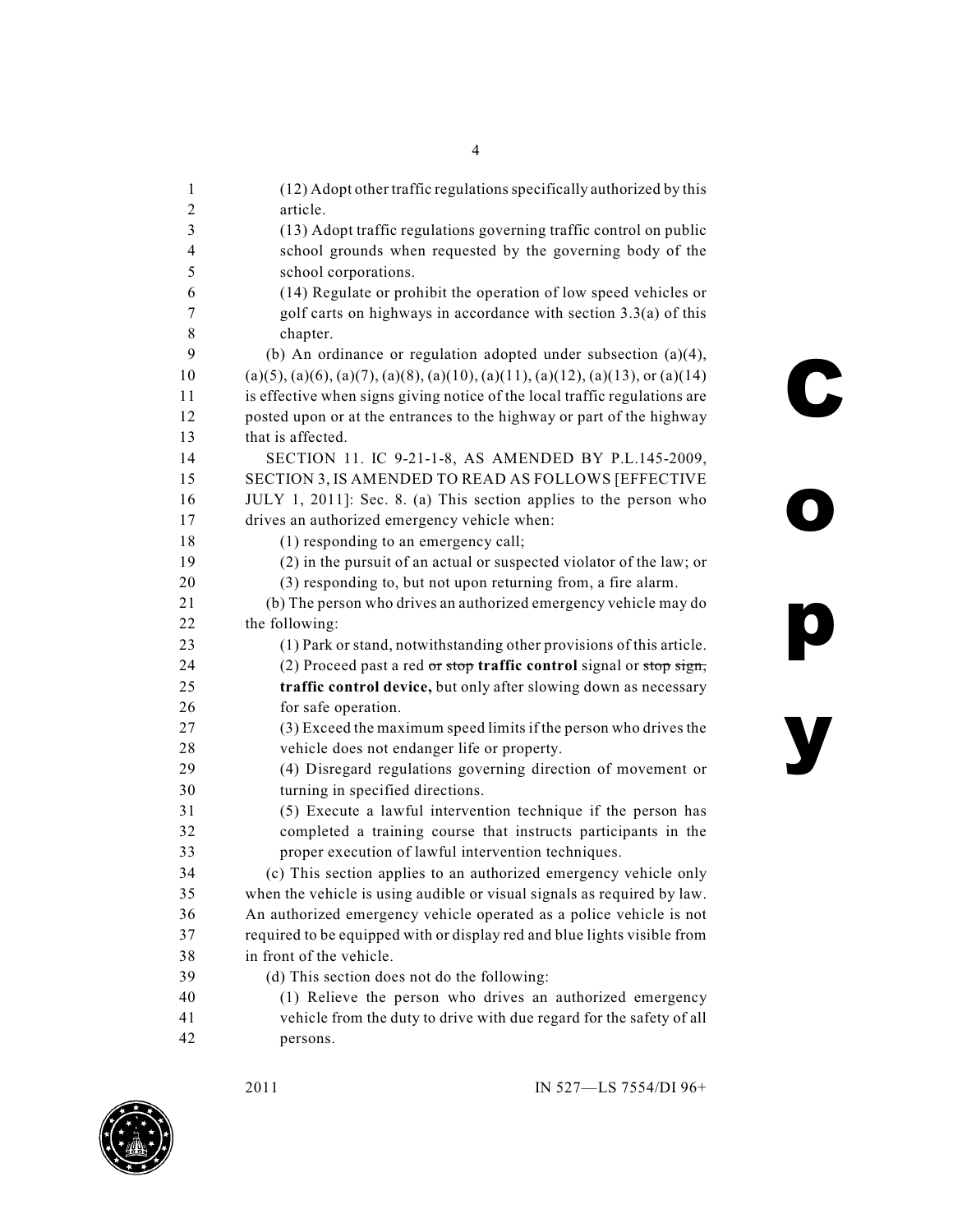vehicle from the consequences of the person's reckless disregard for the safety of others. SECTION 12. IC 9-21-3-2 IS AMENDED TO READ AS FOLLOWS [EFFECTIVE JULY 1, 2011]: Sec. 2. (a) Each traffic **control** signal installation on a street or highway within Indiana may be erected only after the completion of traffic engineering studies that verify that the traffic signal control **signal** is necessary as set forth in the Indiana Manual on Uniform Traffic Control Devices for Streets and Highways. (b) If: (1) the proposed installation is in the immediate vicinity of a school; and (2) the installation does not meet the requirements of this section; the governmental unit responsible for the control of traffic at the location shall grant a special hearing on the question to a person who has properly petitioned for the installation of a traffic **control** signal. SECTION 13. IC 9-21-3-3 IS AMENDED TO READ AS FOLLOWS [EFFECTIVE JULY 1, 2011]: Sec. 3. Each traffic **control** signal upon a street or highway in Indiana that does not conform to this chapter shall be removed by the governmental agency having jurisdiction over the highway. SECTION 14. IC 9-21-3-4 IS AMENDED TO READ AS FOLLOWS [EFFECTIVE JULY 1, 2011]: Sec. 4. The Indiana department of transportation is responsible for the control of all traffic **control** signals on the state highway system. SECTION 15. IC 9-21-3-5 IS AMENDED TO READ AS FOLLOWS [EFFECTIVE JULY 1, 2011]: Sec. 5. A traffic **control** signal installation on a state route is the property of the Indiana department of transportation. SECTION 16. IC 9-21-3-6 IS AMENDED TO READ AS FOLLOWS [EFFECTIVE JULY 1, 2011]: Sec. 6. (a) Except as provided in subsection (b), a public or private agency may not erect a traffic control device on a state maintained highway without the written permission of the Indiana department of transportation.

 (b) This subsection applies to the installation of traffic **control** signals on a state highway in a city or town. The Indiana department of transportation shall:

 (1) install any **traffic control** signal that meets the standards, specifications, and warrants set forth in the Indiana Manual on Uniform Traffic Control Devices for Streets and Highways; or

(2) grant written permission to a city or town to erect the **traffic**



**C**

**o**

**p**

**y**

(2) Protect the person who drives an authorized emergency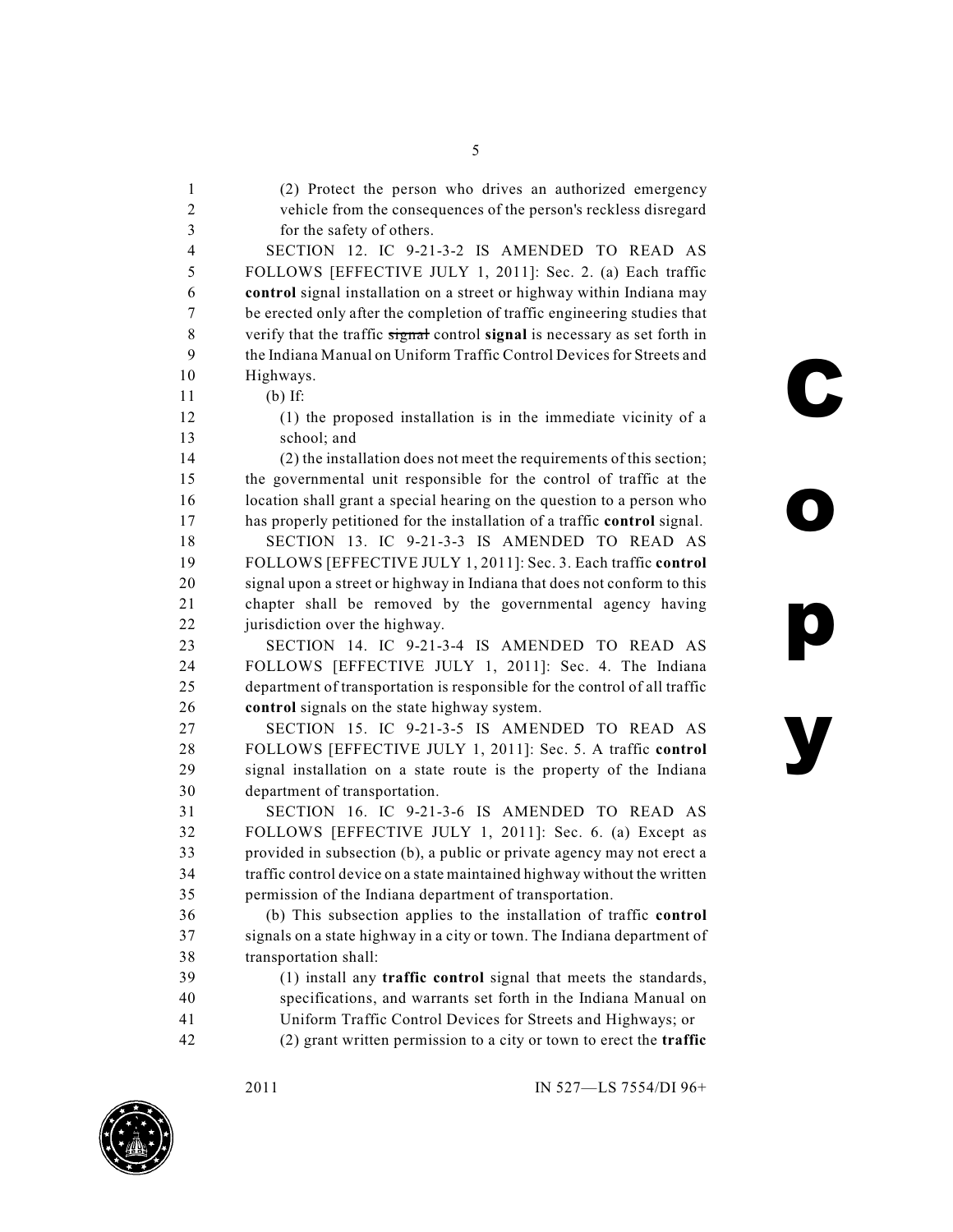| 1              | control signal if it is not possible for the state immediately to       |
|----------------|-------------------------------------------------------------------------|
| $\overline{2}$ | install the traffic control signal.                                     |
| 3              | SECTION 17. IC 9-21-3-7, AS AMENDED BY P.L.8-2010,                      |
| $\overline{4}$ | SECTION 2, IS AMENDED TO READ AS FOLLOWS [EFFECTIVE                     |
| 5              | JULY 1, 2011]: Sec. 7. (a) Whenever traffic is controlled by traffic    |
| 6              | control signals exhibiting different colored lights or colored lighted  |
| 7              | arrows successively, one (1) at a time or in combination, only the      |
| 8              | colors green, red, or yellow may be used, except for special pedestrian |
| 9              | signals under IC 9-21-18.                                               |
| 10             | (b) The lights indicate and apply to drivers of vehicles and            |
| 11             | pedestrians as follows:                                                 |
| 12             | (1) Green indication means the following:                               |
| 13             | (A) Vehicular traffic facing a circular green signal may                |
| 14             | proceed straight through or turn right or left, unless a sign at        |
| 15             | the place prohibits either turn.                                        |
| 16             | (B) Vehicular traffic, including vehicles turning right or left,        |
| 17             | shall yield the right-of-way to other vehicles and to pedestrians       |
| 18             | lawfully within the intersection or an adjacent sidewalk at the         |
| 19             | time the signal is exhibited.                                           |
| 20             | (C) Vehicular traffic facing a green arrow signal, shown alone          |
| 21             | or in combination with another indication, may cautiously               |
| 22             | enter the intersection only to make the movement indicated by           |
| 23             | the green arrow or other movement permitted by other                    |
| 24             | indications shown at the same time.                                     |
| 25             | (D) Vehicular traffic shall yield the right-of-way to pedestrians       |
| 26             | lawfully within an adjacent crosswalk and to other traffic              |
| 27             | lawfully using the intersection.                                        |
| 28             | (E) Unless otherwise directed by a pedestrian control signal,           |
| 29             | pedestrians facing a green signal, except when the sole green           |
| 30             | signal is a turn arrow, may proceed across the roadway within           |
| 31             | a marked or unmarked crosswalk.                                         |
| 32             | (2) Steady yellow indication means the following:                       |
| 33             | (A) Vehicular traffic facing a steady circular yellow or yellow         |
| 34             | arrow signal is warned that the related green movement is               |
| 35             | being terminated and that a red indication will be exhibited            |
| 36             | immediately thereafter.                                                 |
| 37             | (B) A pedestrian facing a steady circular yellow or yellow              |
| 38             | arrow signal, unless otherwise directed by a pedestrian control         |
| 39             | signal, is advised that there is insufficient time to cross the         |
| 40             | roadway before a red indication is shown, and a pedestrian              |
| 41             | may not start to cross the roadway at that time.                        |
| 42             | (3) Steady red indication means the following:                          |

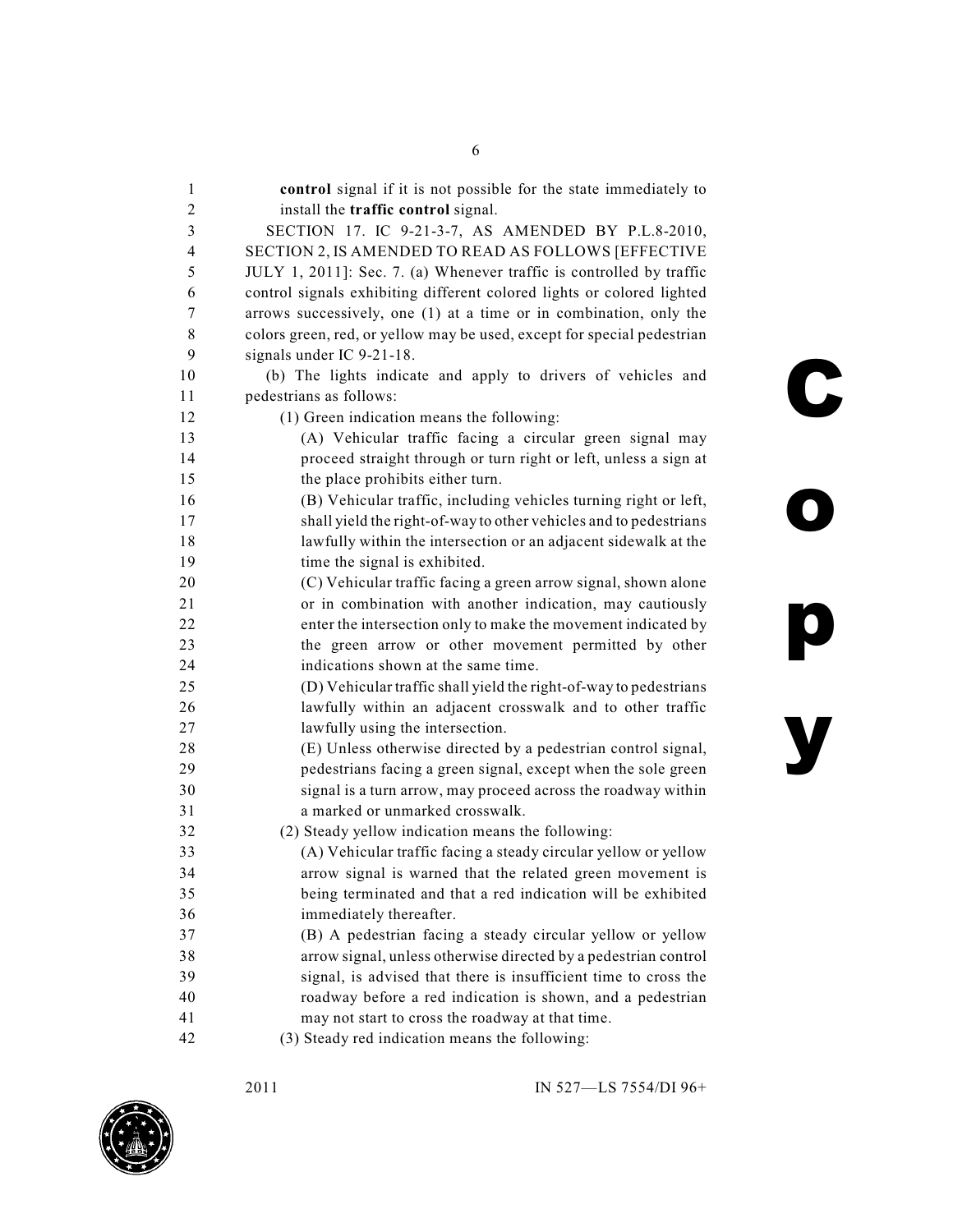| 1              | (A) Except as provided in clause (B), vehicular traffic facing                |
|----------------|-------------------------------------------------------------------------------|
| $\overline{2}$ | a steady circular red or red arrow signal shall stop at a clearly             |
| 3              | marked stop line. However, if there is no clearly marked stop                 |
| $\overline{4}$ | line, vehicular traffic shall stop before entering the crosswalk              |
| 5              | on the near side of the intersection. If there is no crosswalk,               |
| 6              | vehicular traffic shall stop before entering the intersection and             |
| $\tau$         | shall remain standing until an indication to proceed is shown.                |
| $\,$ 8 $\,$    | (B) Except when a sign is in place prohibiting a turn described               |
| 9              | in this subdivision, vehicular traffic facing a steady red signal,            |
| 10             | after coming to a complete stop, may cautiously enter the                     |
| 11             | intersection to do the following:                                             |
| 12             | (i) Make a right turn.                                                        |
| 13             | (ii) Make a left turn if turning from the left lane of a                      |
| 14             | one-way street into another one-way street with the flow of                   |
| 15             | traffic.                                                                      |
| 16             | Vehicular traffic making a turn described in this subdivision                 |
| 17             | shall yield the right-of-way to pedestrians lawfully within an                |
| 18             | adjacent crosswalk and to other traffic using the intersection.               |
| 19             | (C) Unless otherwise directed by a pedestrian control signal                  |
| 20             | pedestrians facing a steady circular red or red arrow signal                  |
| 21             | may not enter the roadway.                                                    |
| 22             | (4) No indication or conflicting indications means the following:             |
| 23             | (A) Vehicular traffic facing an intersection having a traffic                 |
| 24             | control signal that displays no indication or conflicting                     |
| 25             | indications, where no other traffic control signal is present,                |
| 26             | shall stop before entering the intersection.                                  |
| 27             | (B) After stopping, vehicular traffic may proceed with caution                |
| 28             | through the intersection and shall yield the right-of-way to                  |
| 29             | traffic within the intersection or approaching so closely as to               |
| 30             | constitute an immediate hazard.                                               |
| 31             | (5) This section applies to traffic control signals located at a place        |
| 32             | other than an intersection. A stop required under this subdivision            |
| 33             | must be made at the traffic control signal, except when the                   |
| 34             | traffic control signal is supplemented by a sign or pavement                  |
| 35             | marking indicating where the stop must be made.                               |
| 36             | SECTION 18. IC 9-21-3-8 IS AMENDED TO READ AS                                 |
| 37             | FOLLOWS [EFFECTIVE JULY 1, 2011]: Sec. 8. (a) This section does               |
| 38             | not apply at railroad grade crossings.                                        |
| 39             | (b) Whenever an illuminated flashing red or yellow light is used in           |
| 40             | a traffic control signal or with a traffic sign, vehicular traffic shall obey |
| 41             | the traffic control signal in the following manner:                           |
| 42             | (1) Flashing red (stop signal) means the following:                           |
|                |                                                                               |



**C**

**o**

**p**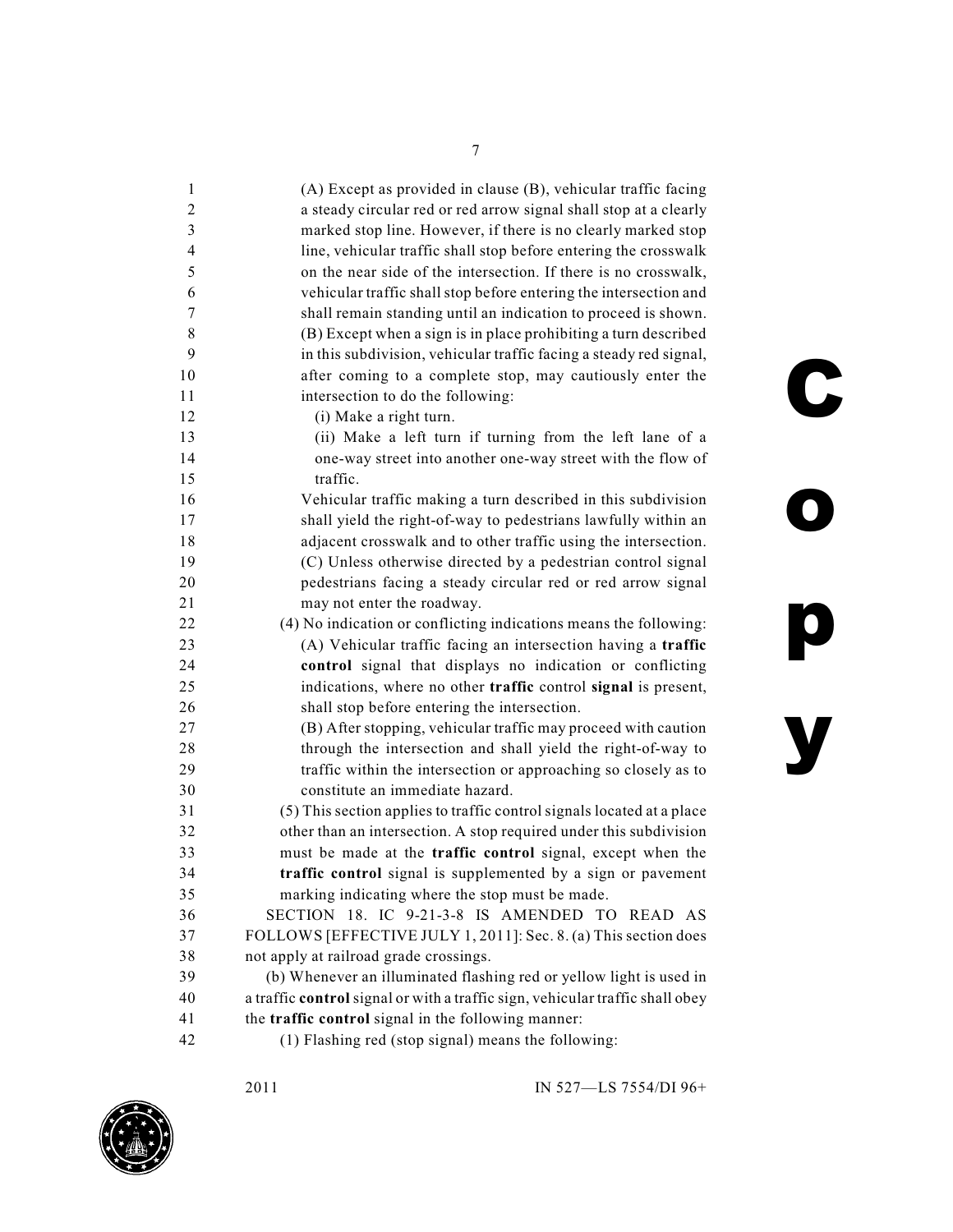| 1  | (A) When a red lens is illuminated by rapid intermittent          |
|----|-------------------------------------------------------------------|
| 2  | flashes, a person who drives a vehicle shall stop at a clearly    |
| 3  | marked stop line before entering the crosswalk on the near        |
| 4  | side of the intersection.                                         |
| 5  | (B) If no line exists, the person shall stop at the point nearest |
| 6  | the intersecting roadway where the person has a view of           |
| 7  | approaching traffic on the intersecting roadway before            |
| 8  | entering the roadway.                                             |
| 9  | (C) The right to proceed is subject to the rules applicable after |
| 10 | making a stop at a stop sign.                                     |
| 11 | (2) Flashing yellow (caution signal) means that when a yellow     |
| 12 | lens is illuminated with rapid intermittent flashes, a person who |
| 13 | drives a vehicle may proceed through the intersection or past the |
| 14 | traffic control signal only with caution.                         |
| 15 | SECTION 19. IC 9-21-3.6 IS ADDED TO THE INDIANA CODE              |
| 16 | AS A NEW CHAPTER TO READ AS FOLLOWS [EFFECTIVE                    |
| 17 | JULY 1, 2011]:                                                    |
| 18 | <b>Chapter 3.6. Intersection Safety Systems</b>                   |
| 19 | Sec. 1. This chapter does not apply to the following:             |
| 20 | (1) Farm wagons.                                                  |
| 21 | (2) Farm tractors.                                                |
| 22 | (3) Farm machinery.                                               |
| 23 | Sec. 2. As used in this chapter, "designated employee" means an   |
| 24 | employee of a local authority or of a vendor who:                 |
| 25 | (1) is employed to review the recorded image captured by an       |
| 26 | intersection safety system as described in section $3(2)$ of this |
| 27 | chapter; and                                                      |
| 28 | (2) has received sufficient training concerning the traffic laws  |
| 29 | of Indiana to determine when the defenses described in            |
| 30 | section 12 of this chapter apply.                                 |
| 31 | Sec. 3. As used in this chapter, "intersection safety system"     |
| 32 | means a device that:                                              |
| 33 | (1) has one (1) or more motor vehicle detection systems           |
| 34 | working in conjunction with a traffic control signal that         |
| 35 | exhibits:                                                         |
| 36 | (A) a steady red light as described in IC 9-21-3-7(b)(3); or      |
| 37 | (B) an illuminated flashing red light as described in             |
| 38 | IC $9-21-3-8(b(1))$ ; and                                         |
| 39 | (2) is capable of producing a photographically recorded still     |
| 40 | or video image of the rear of a motor vehicle or a vehicle        |
| 41 | being drawn by a motor vehicle, including an image of the         |
| 42 | vehicle's rear license plate, as the vehicle proceeds through an  |



**o**

**p**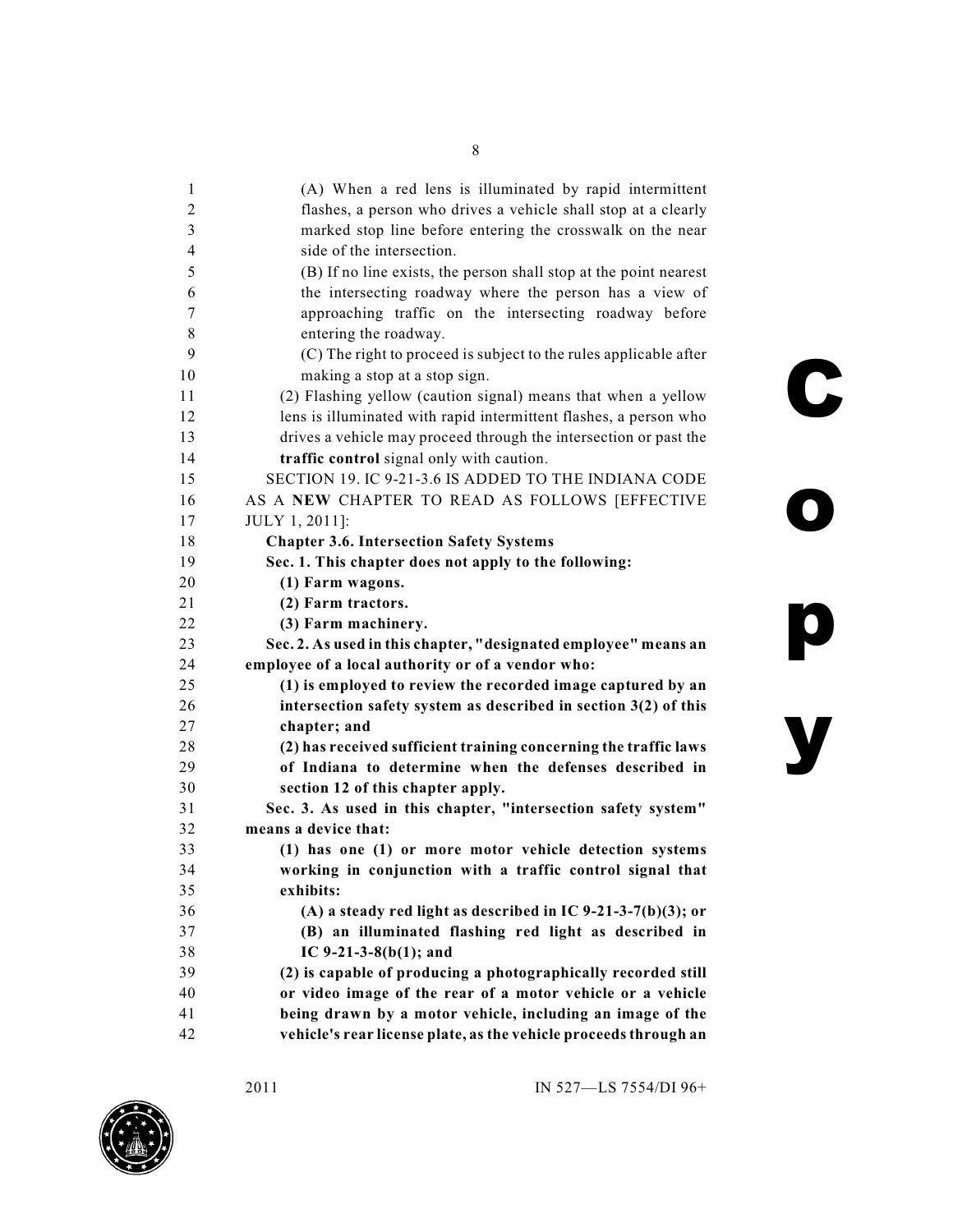| 1  | intersection while the traffic control signal is exhibiting a        |   |
|----|----------------------------------------------------------------------|---|
| 2  | steady red light or an illuminated flashing red light.               |   |
| 3  | Sec. 4. As used in this chapter, "local police officer" means any    |   |
| 4  | of the following:                                                    |   |
| 5  | (1) A regular member of a city or town police department.            |   |
| 6  | (2) A town marshal or deputy town marshal.                           |   |
| 7  | (3) A regular member of the county police force.                     |   |
| 8  | Sec. 5. As used in this chapter, "owner" means a person in           |   |
| 9  | whose name a motor vehicle is registered under any of the            |   |
| 10 | following:                                                           |   |
| 11 | $(1)$ IC 9-18.                                                       |   |
| 12 | (2) The law of another state.                                        |   |
| 13 | (3) The law of a foreign country.                                    |   |
| 14 | (4) The International Registration Plan.                             |   |
| 15 | Sec. 6. As used in this chapter, "vendor" means a person:            |   |
| 16 | $(1)$ that:                                                          |   |
| 17 | (A) provides to a local authority;                                   |   |
| 18 | (B) services; or                                                     |   |
| 19 | (C) operates;                                                        |   |
| 20 | an intersection safety system; or                                    |   |
| 21 | (2) that is authorized to review the recorded image captured         |   |
| 22 | by an intersection safety system.                                    |   |
| 23 | Sec. 7. A local authority, with respect to all local, county, and    |   |
| 24 | highways within its municipal boundaries<br>and<br>state             |   |
| 25 | unincorporated areas, may adopt and enforce an ordinance that        |   |
| 26 | allows for the installation of and regulates the placement and use   |   |
| 27 | of intersection safety systems if the ordinance adopted by the local |   |
| 28 | authority complies with this chapter.                                | y |
| 29 | Sec. 8. Before enforcing an ordinance adopted under section 7        |   |
| 30 | of this chapter, the local authority must install advance warning    |   |
| 31 | signs along all approaches of the roadways preceding the             |   |
| 32 | intersection at which an intersection safety system is located. The  |   |
| 33 | advance warning signs must notify motorists of the existence of the  |   |
| 34 | intersection safety system.                                          |   |
| 35 | Sec. 9. (a) An ordinance adopted under section 7 of this chapter     |   |
| 36 | must specify the following:                                          |   |
| 37 | That, except as provided in subdivision (2) and<br>(1)               |   |
| 38 | notwithstanding IC 9-21-1-2(a), IC 9-21-3-7, and IC 9-21-8-41,       |   |
| 39 | the owner of a motor vehicle commits a violation of the              |   |
| 40 | ordinance when the intersection safety system produces a             |   |
| 41 | recorded image as described in section $3(2)$ of this chapter of     |   |
| 42 | the motor vehicle proceeding or the vehicle being drawn by a         |   |

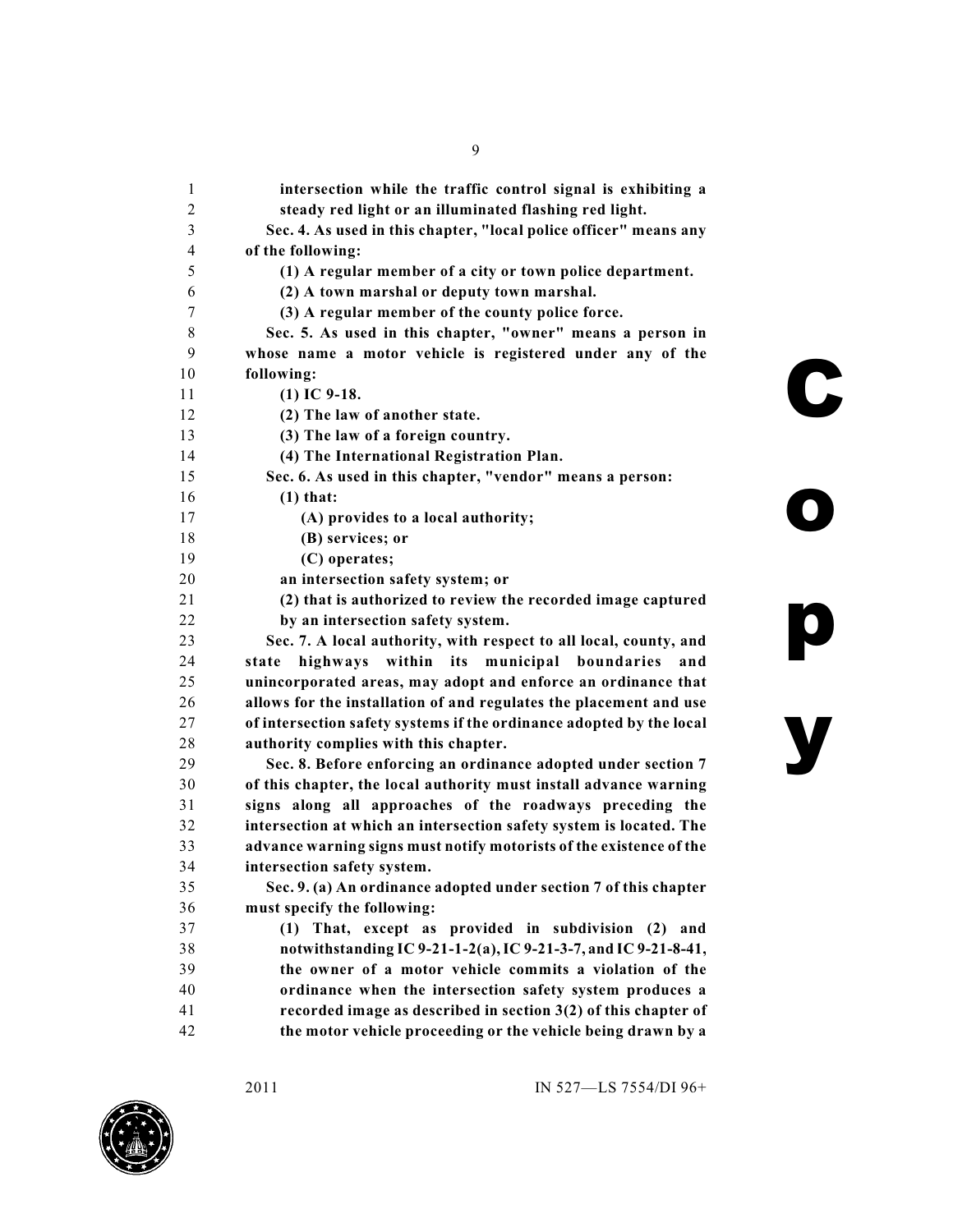| 1              | motor vehicle proceeding through an intersection contrary to         |
|----------------|----------------------------------------------------------------------|
| $\overline{c}$ | the requirement to stop at a red signal light under                  |
| 3              | IC 9-21-3-7(b)(3) or an illuminated flashing red light under         |
| $\overline{4}$ | IC $9-21-3-8(b)(1)$ .                                                |
| 5              | (2) That, if the owner of a motor vehicle establishes a defense      |
| 6              | under section 10 or 11 of this chapter, the person:                  |
| 7              | (A) identified as having the care, custody, or control of the        |
| 8              | motor vehicle under section 10 of this chapter; or                   |
| 9              | (B) identified as the person driving the motor vehicle under         |
| 10             | section 11 of this chapter;                                          |
| 11             | at the time of the violation commits the violation of the            |
| 12             | ordinance when the intersection safety system produces a             |
| 13             | recorded image as described in section $3(2)$ of this chapter of     |
| 14             | the motor vehicle or the vehicle being drawn by a motor              |
| 15             | vehicle proceeding through an intersection contrary to the           |
| 16             | requirement to stop at a red signal light<br>under                   |
| 17             | IC 9-21-3-7(b)(3) or an illuminated flashing red light under         |
| 18             | IC $9-21-3-8(b(1)$ .                                                 |
| 19             | (3) That all intersection safety systems must comply with the        |
| 20             | Indiana Manual on Uniform Traffic Control Devices for                |
| 21             | Streets and Highways as adopted under IC 9-21-2-1.                   |
| 22             | (4) That payment of a civil penalty and associated costs and         |
| 23             | fees imposed for a violation of an ordinance adopted under           |
| 24             | section 7 of this chapter may be made by electronic means.           |
| 25             | (5) That all intersections in which an intersection safety           |
| 26             | system is installed must be programmed so that all traffic           |
| 27             | control signals simultaneously display a steady red light for at     |
| 28             | least one (1) second.                                                |
| 29             | (6) That the failure to timely pay a violation of an ordinance       |
| 30             | adopted under section 7 of this chapter will result in the           |
| 31             | suspension of the person's motor vehicle registration.               |
| 32             | (b) The local authority or its authorized agent shall mail the       |
| 33             | owner of a motor vehicle or a vehicle being drawn by a motor         |
| 34             | vehicle committing a violation of an ordinance adopted under         |
| 35             | section 7 of this chapter notice of the ordinance violation by first |
| 36             | class mail postmarked not later than thirty (30) days after          |
| 37             | obtaining the name and address of the owner of the motor vehicle     |
| 38             | or the vehicle being drawn by a motor vehicle and not more than      |
| 39             | sixty (60) days after the date of the alleged violation. The notice  |
| 40             | must include the following:                                          |
| 41             | (1) The name and address of the owner of the motor vehicle or        |
| 42             | the vehicle being drawn by a motor vehicle.                          |

**o**

**p**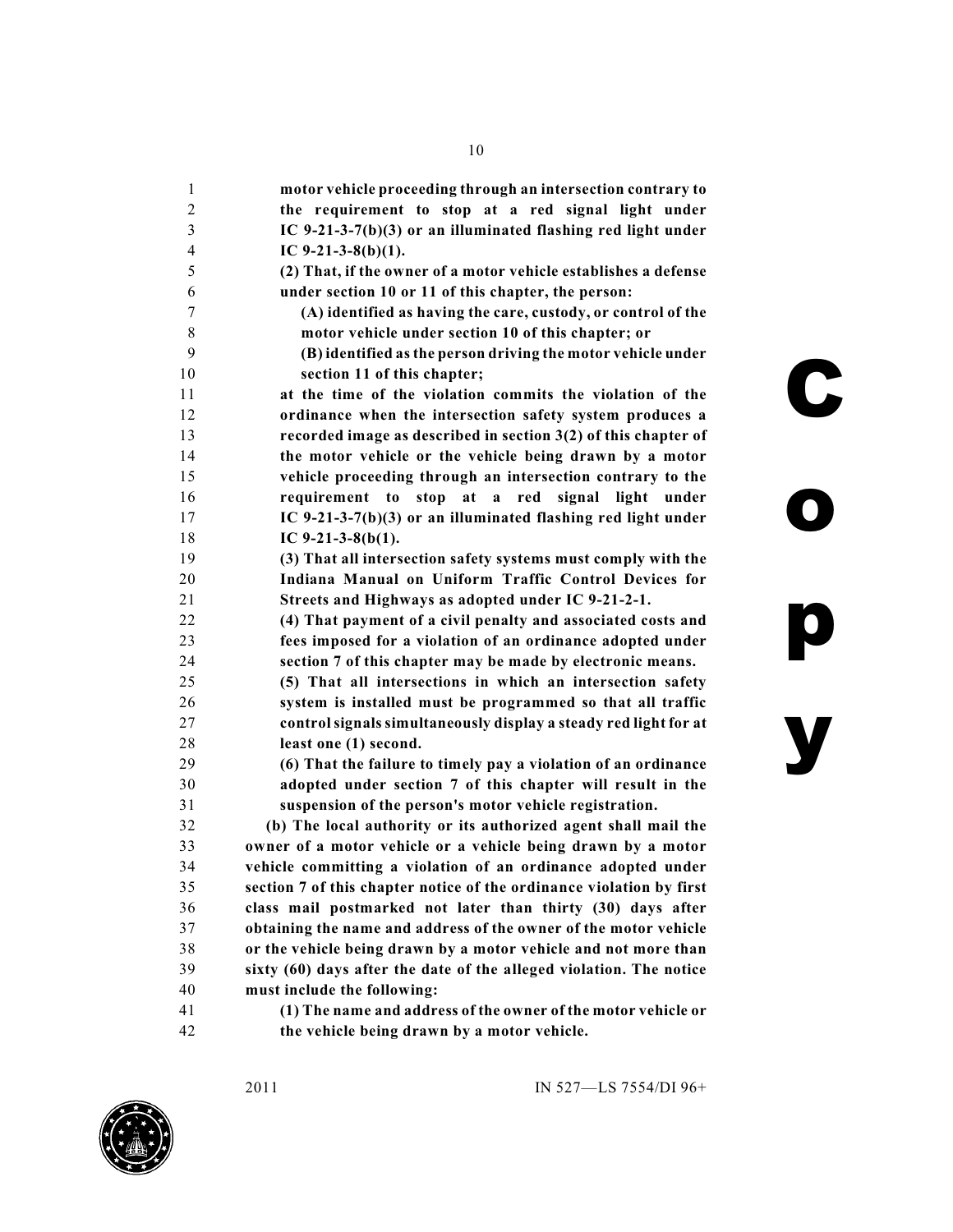| 1  | (2) The license plate number of the motor vehicle or the          |
|----|-------------------------------------------------------------------|
| 2  | vehicle being drawn by a motor vehicle.                           |
| 3  | (3) The violation charged.                                        |
| 4  | (4) The location of the intersection.                             |
| 5  | (5) The date and time of the violation.                           |
| 6  | (6) A copy of, or information on how to view through              |
| 7  | electronic means, the recorded image described in section 3(2)    |
| 8  | of this chapter.                                                  |
| 9  | (7) A signed statement by a designated employee or local          |
| 10 | police officer who has:                                           |
| 11 | (A) reviewed the recorded image described in section 3(2)         |
| 12 | of this chapter; and                                              |
| 13 | (B) determined that the motor vehicle or the vehicle being        |
| 14 | drawn by a motor vehicle violated the ordinance.                  |
| 15 | (8) The amount of the civil penalty imposed for the violation.    |
| 16 | (9) The date by which the civil penalty must be paid if the       |
| 17 | owner of the vehicle:                                             |
| 18 | (A) does not desire to contest the violation; and                 |
| 19 | (B) wishes to avoid paying court costs.                           |
| 20 | The date in this subdivision by which the civil penalty must be   |
| 21 | paid is not more than thirty (30) days after the issue date of    |
| 22 | the violation notice if a defense described in section 10 of this |
| 23 | chapter does not apply, or not more than forty-five (45) days     |
| 24 | after the issue date of the violation notice if a defense         |
| 25 | described in section 10 of this chapter requires the violation    |
| 26 | notice to be sent to another person.                              |
| 27 | (c) An ordinance adopted under section 7 of this chapter:         |
| 28 | (1) may impose a civil penalty of at least one hundred            |
| 29 | twenty-five dollars (\$125) and not more than one hundred         |
| 30 | fifty dollars (\$150) for a violation;                            |
| 31 | (2) may impose a fee associated with the electronic processing    |
| 32 | of the payment of the civil penalty imposed for a violation of    |
| 33 | the ordinance; and                                                |
| 34 | (3) must require that the civil penalty imposed for a violation   |
| 35 | of the ordinance be applied to defray the cost of the             |
| 36 | installation, operation, and maintenance of the intersection      |
| 37 | safety system and the remaining funds from the civil penalty      |
| 38 | be distributed in the following manner:                           |
| 39 | (A) Seventy percent (70%) to be deposited with the county         |
| 40 | or municipality in which the intersection safety system is        |
| 41 | located for local public safety.                                  |
| 42 | (B) Thirty percent (30%) to be deposited in the state             |
|    |                                                                   |



**o**

**p**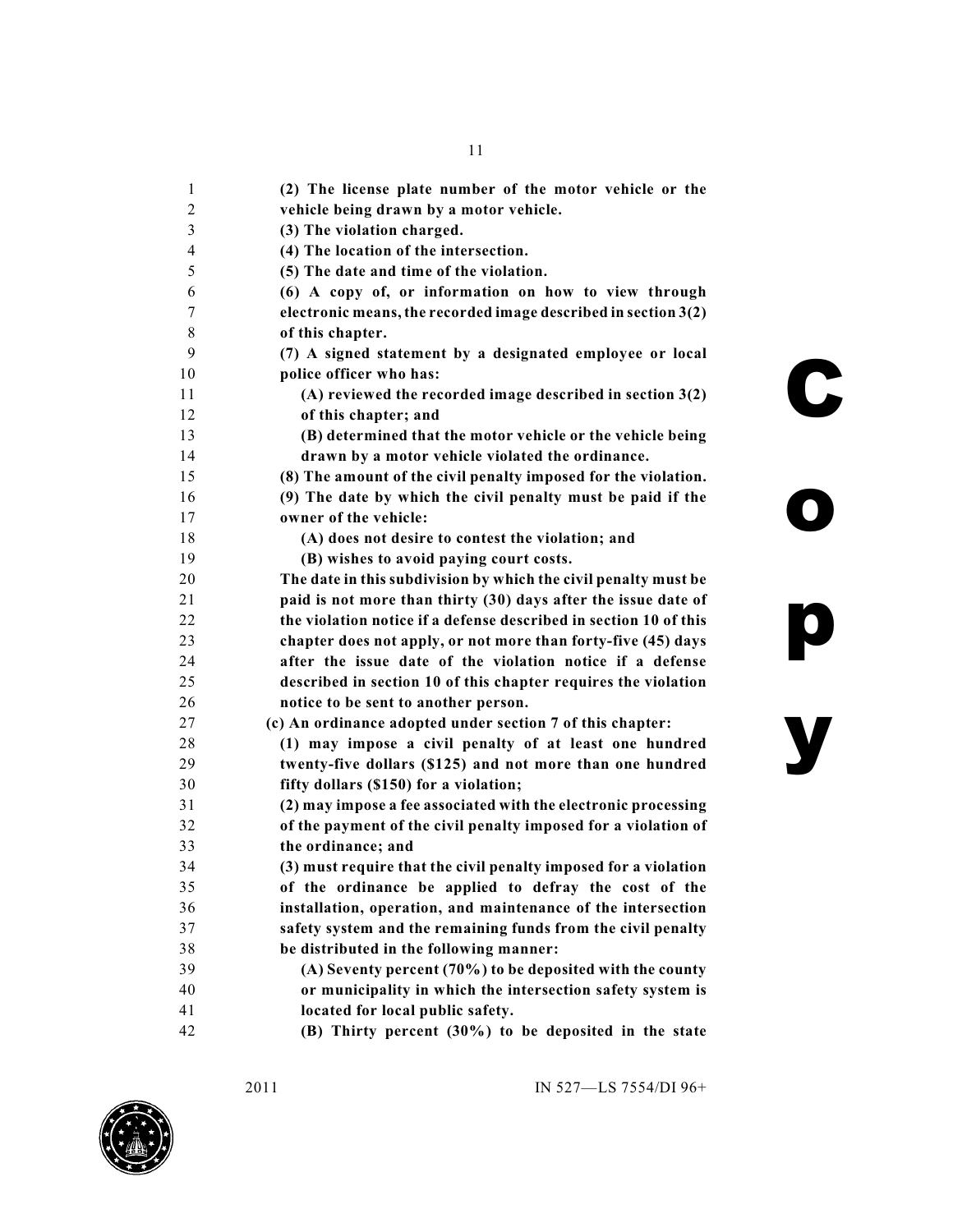**general fund for public safety.**

 **(d) An ordinance adopted under section 7 of this chapter must provide that a local police officer or designated employee must review and approve the recorded image described in section 3(2) of this chapter before the notice referenced in subsection (b) is mailed to the owner of the motor vehicle or the vehicle being drawn by a motor vehicle.**

 **(e) A challenge to the implementation of an intersection safety system or adoption of an ordinance under section 7 of this chapter may be brought only in the manner required by IC 34-13-6.**

 **Sec. 10. (a) It is a defense in a proceeding to enforce an ordinance adopted under section 7 of this chapter if the owner provides to the ordinance violations bureau, court, or agent for the local authority an affidavit signed under the penalties of perjury stating:**

 **(1) that, at the time of the alleged violation, the owner was engaged in the business of renting or leasing vehicles under written agreements;**

 **(2) that, at the time of the alleged violation, the vehicle was in the care, custody, or control of a person (other than the owner or an employee of the owner of the motor vehicle or the vehicle being drawn by a motor vehicle) under a written agreement for the rental or lease of the motor vehicle or the vehicle being drawn by a motor vehicle for a period of not more than sixty (60) days; and**

 **(3) the name and address of the person who was renting or leasing the motor vehicle or the vehicle being drawn by a motor vehicle at the time of the alleged violation.**

 **(b) If the owner of a motor vehicle or a vehicle being drawn by a motor vehicle meets the requirements of subsection (a), the ordinance violations bureau, court, or agent for the local authority shall mail or electronically transfer a notice of the ordinance violation citation to the person having the care, custody, or control of the motor vehicle or the vehicle being drawn by a motor vehicle at the time of the violation. The proof required under subsection (a) creates a rebuttable presumption that the person having the care, custody, or control of the motor vehicle or the vehicle being drawn by a motor vehicle at the time of the violation was the operator of the motor vehicle at the time of the violation. The notice required under this subsection must contain the following: (1) The information described in section 9(b) of this chapter. (2) A statement that the person receiving the notice was**

2011 IN 527—LS 7554/DI 96+

**C**

**o**

**p**

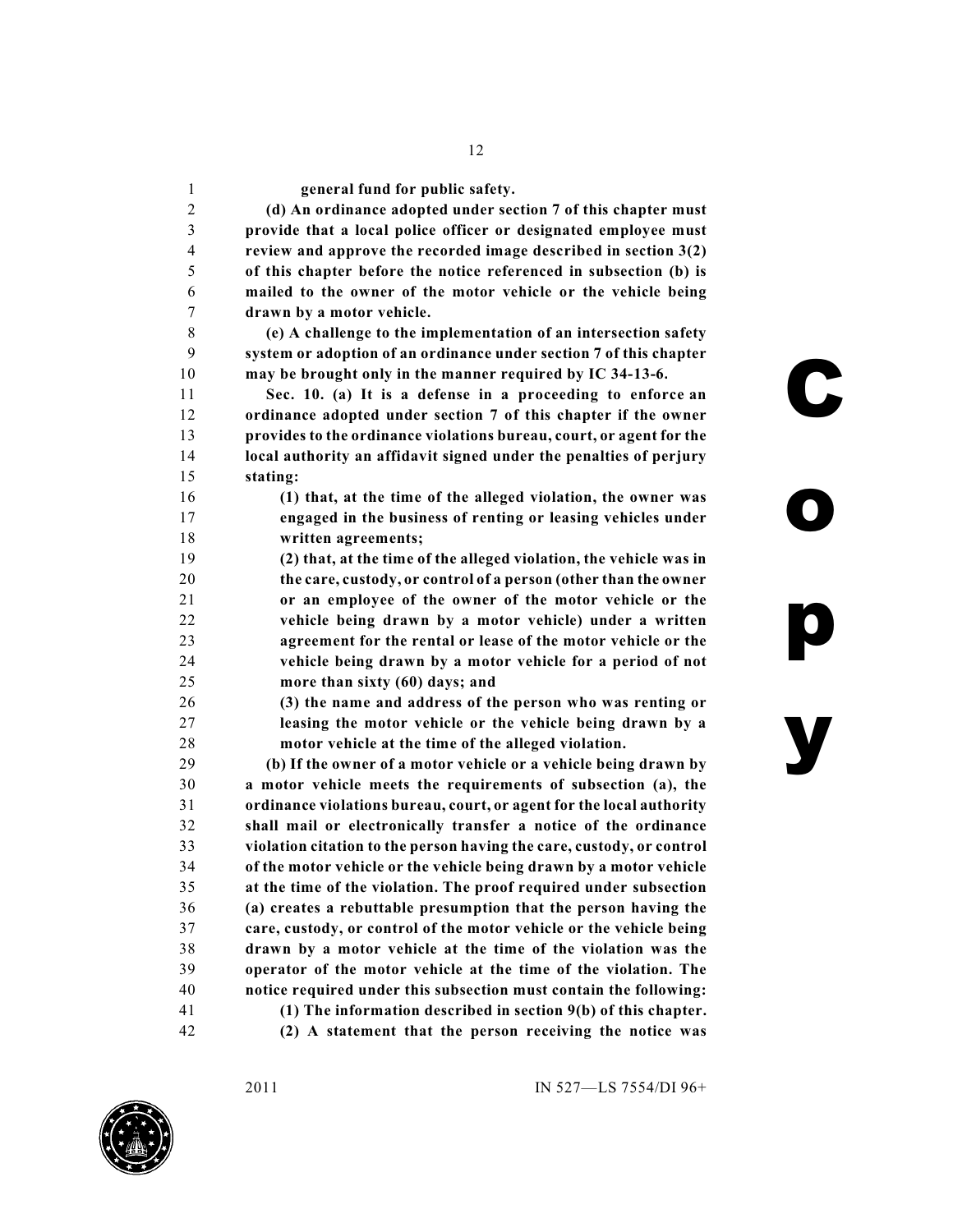| 1  | identified by the owner of the motor vehicle or the vehicle            |
|----|------------------------------------------------------------------------|
| 2  | being drawn by a motor vehicle as the person having the care,          |
| 3  | custody, or control of the motor vehicle at the time of the            |
| 4  | violation.                                                             |
| 5  | (3) A statement that a person may offer a defense as described         |
| 6  | in section 11 or 12 of this chapter.                                   |
| 7  | Sec. 11. (a) It is a defense to a proceeding to enforce an             |
| 8  | ordinance adopted under section 7 of this chapter if the owner         |
| 9  | provides to the ordinance violations bureau, court, or agent for the   |
| 10 | local authority an affidavit signed under the penalties of perjury     |
| 11 | stating:                                                               |
| 12 | (1) that the owner was not operating the motor vehicle or the          |
| 13 | motor vehicle drawing a vehicle at the time of the alleged             |
| 14 | violation and the name and address of the person operating             |
| 15 | the motor vehicle or the vehicle being drawn by a motor                |
| 16 | vehicle at the time of the alleged violation; or                       |
| 17 | $(2)$ that:                                                            |
| 18 | (A) the motor vehicle; or                                              |
| 19 | (B) the license plate of the motor vehicle or the vehicle              |
| 20 | being drawn by the motor vehicle;                                      |
| 21 | had been stolen before the alleged violation occurred and was          |
| 22 | not under the control or possession of the owner at the time of        |
| 23 | the alleged violation. In addition to the affidavit described in       |
| 24 | this subsection, the owner must submit proof that a police             |
| 25 | report was filed concerning the stolen motor vehicle or stolen         |
| 26 | license plate.                                                         |
| 27 | (b) If the owner of a motor vehicle or a vehicle being drawn by        |
| 28 | a motor vehicle submits the evidence required under subsection         |
| 29 | (a)(1), the ordinance violations bureau, court, or agent for the local |
| 30 | authority shall mail a notice of the ordinance violation to the        |
| 31 | person identified as the person operating the motor vehicle at the     |
| 32 | time of the violation. The proof required under subsection $(a)(1)$    |
| 33 | creates a rebuttable presumption that the person identified in the     |
| 34 | affidavit required under subsection (a) was the operator of the        |
| 35 | motor vehicle at the time of the violation. The notice required        |
| 36 | under this subsection must contain the following:                      |
| 37 | (1) The information described in section 9(b) of this chapter.         |
| 38 | (2) A statement that the person receiving the notice was               |
| 39 | identified by the owner of the motor vehicle as the person             |
| 40 | operating the motor vehicle at the time of the violation.              |
| 41 | Sec. 12. It is a defense to a proceeding to enforce an ordinance       |
| 42 | adopted under section 7 of this chapter that any of the following      |



**o**

**p**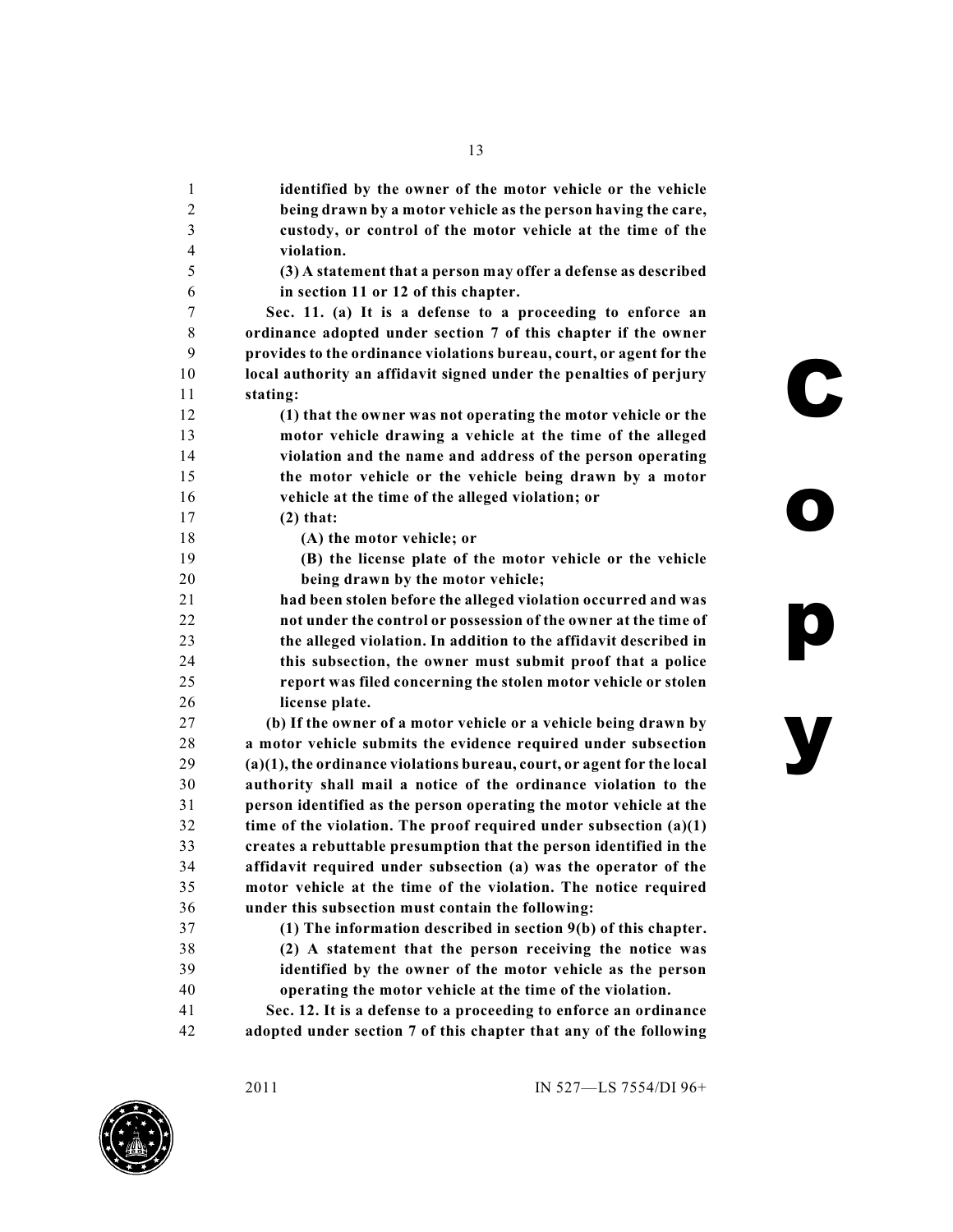| 1                        | apply:                                                                   |
|--------------------------|--------------------------------------------------------------------------|
| $\overline{c}$           | $(1)$ IC 9-21-1-8 $(b)(2)$ (a person driving an authorized               |
| 3                        | emergency vehicle may proceed past a red traffic control                 |
| $\overline{\mathcal{A}}$ | signal or traffic control device after slowing down as                   |
| 5                        | necessary for safe operation).                                           |
| 6                        | (2) IC 9-21-3-7(b)(4) (traffic control signal lights are giving no       |
| 7                        | indication or conflicting indications).                                  |
| 8                        | (3) IC 9-21-8-1 (complying with a lawful order or direction of           |
| 9                        | a law enforcement officer).                                              |
| 10                       | (4) IC 9-21-8-35(a) (yielding right-of-way to authorized                 |
| 11                       | emergency vehicles).                                                     |
| 12                       | $(5)$ IC 9-21-13-1 (funeral procession).                                 |
| 13                       | (6) A traffic citation was issued to the operator of the motor           |
| 14                       | vehicle for the violation by a police officer.                           |
| 15                       | Sec. 13. (a) A violation of an ordinance adopted under section 7         |
| 16                       | of this chapter shall not be reported on a driving record or used to     |
| 17                       | determine rates for motor vehicle insurance.                             |
| 18                       | (b) The bureau may not assess points under the point system for          |
| 19                       | a violation of an ordinance adopted under section 7 of this chapter.     |
| 20                       | Sec. 14. A designated employee or local police officer is not            |
| 21                       | liable for any loss while acting within the scope of the employment      |
| 22                       | of the designated employee or local police officer under this            |
| 23                       | chapter or an ordinance adopted under section 7 of this chapter.         |
| 24                       | Sec. 15. If it appears from the records of the local authority that      |
| 25                       | has jurisdiction to enforce an ordinance adopted under section 7 of      |
| 26                       | this chapter that a person has failed to pay a violation before the      |
| 27                       | deadlines established by this chapter without notification of an         |
| 28                       | intent to contest the violation, the local authority shall send a notice |
| 29                       | to the person who is the registered owner of the motor vehicle or        |
| 30                       | the vehicle being drawn by a motor vehicle. The notice must inform       |
| 31                       | the registered owner of the following:                                   |
| 32                       | (1) That the local authority will send a referral to the bureau          |
| 33                       | if the violation is not paid within thirty (30) days after the           |
| 34                       | notice was mailed.                                                       |
| 35                       | (2) That the referral will result in the suspension of the               |
| 36                       | registration of the motor vehicle or the vehicle if the violation        |
| 37                       | is not paid.                                                             |
| 38                       | Sec. 16. A local authority must send a referral to the bureau not        |
| 39                       | later than thirty (30) days after the notice referenced in section 15    |
| 40                       | of this chapter was mailed if a violation of an ordinance adopted        |
| 41                       | under section 7 of this chapter has not been contested and has not       |
| 42                       | been paid. The referral to the bureau must include the following:        |

**C**

**o**

**p**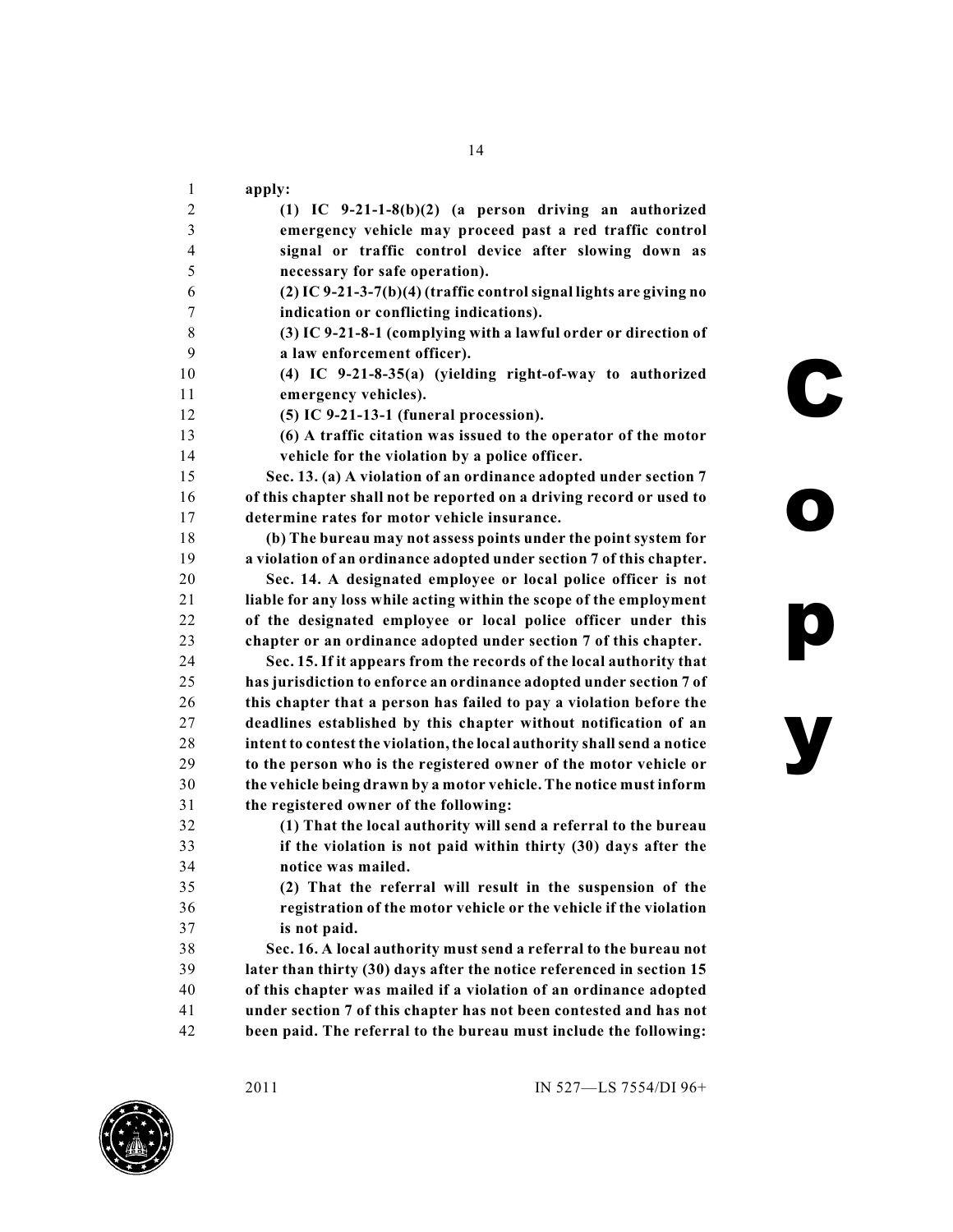| $\mathbf{1}$   | (1) Any information known or available to the local authority                   |   |
|----------------|---------------------------------------------------------------------------------|---|
| $\mathfrak{2}$ | concerning the license plate number and year of registration                    |   |
| 3              | and the name of the owner of the motor vehicle or the vehicle                   |   |
| 4              | being drawn by a motor vehicle.                                                 |   |
| 5              | (2) The date on which the violation occurred.                                   |   |
| 6              | (3) The date when the notice required under section 15 of this                  |   |
| 7              | chapter was mailed.                                                             |   |
| 8              | (4) The seal of the local authority.                                            |   |
| 9              | Sec. 17. If the bureau receives a referral under section 16 of this             |   |
| 10             | chapter, the bureau shall suspend the registration of the motor                 |   |
| 11             | vehicle or the vehicle being drawn by a motor vehicle and shall                 | C |
| 12             | mail a notice to the person in whose name the vehicle is registered             |   |
| 13             | that:                                                                           |   |
| 14             | (1) informs the person that the registration of the vehicle has                 |   |
| 15             | been suspended and that the reason for the suspension was the                   |   |
| 16             | failure to pay an ordinance violation adopted under the                         |   |
| 17             | authority of section 7 of this chapter; and                                     |   |
| 18             | (2) explains what the person is required to do to have the                      |   |
| 19             | registration reinstated.                                                        |   |
| 20             | Sec. 18. The bureau shall reinstate the registration of a vehicle               |   |
| 21             | that is suspended under section 17 of this chapter if the following             |   |
| 22             | occur:                                                                          |   |
| 23             | (1) Any person presents the bureau or a license branch with                     |   |
| 24             | adequate proof that the violation notice has been paid.                         |   |
| 25             | (2) A reinstatement fee under IC 9-29-5 has been paid, if                       |   |
| 26             | applicable.                                                                     |   |
| 27             | SECTION 20. IC 9-21-4-4 IS AMENDED TO READ AS                                   |   |
| 28             | FOLLOWS [EFFECTIVE JULY 1, 2011]: Sec. 4. A person may not                      |   |
| 29             | place, maintain, or display upon or in view of a highway an                     |   |
| 30             | unauthorized sign, signal, marking, or device that:                             |   |
| 31             | (1) purports to be, is an imitation of, or resembles $\overline{an}$ official a |   |
| 32             | traffic control device or a railroad sign or signal;                            |   |
| 33             | (2) attempts to direct the movement of traffic; or                              |   |
| 34             | $(3)$ hides from view or interferes with the effectiveness of $\pi$             |   |
| 35             | official a traffic control device or a railroad sign or signal.                 |   |
| 36             | SECTION 21. IC 9-21-8-41 IS AMENDED TO READ AS                                  |   |
| 37             | FOLLOWS [EFFECTIVE JULY 1, 2011]: Sec. 41. (a) A person who                     |   |
| 38             | drives a vehicle or street car may not disobey the instructions of an           |   |
| 39             | official a traffic control device placed in accordance with this article        |   |
| 40             | unless otherwise directed by a police officer.                                  |   |
| 41             | (b) When a traffic control device or flagman is utilized at a worksite          |   |
| 42             | on a highway for traffic control, a person who drives a vehicle shall           |   |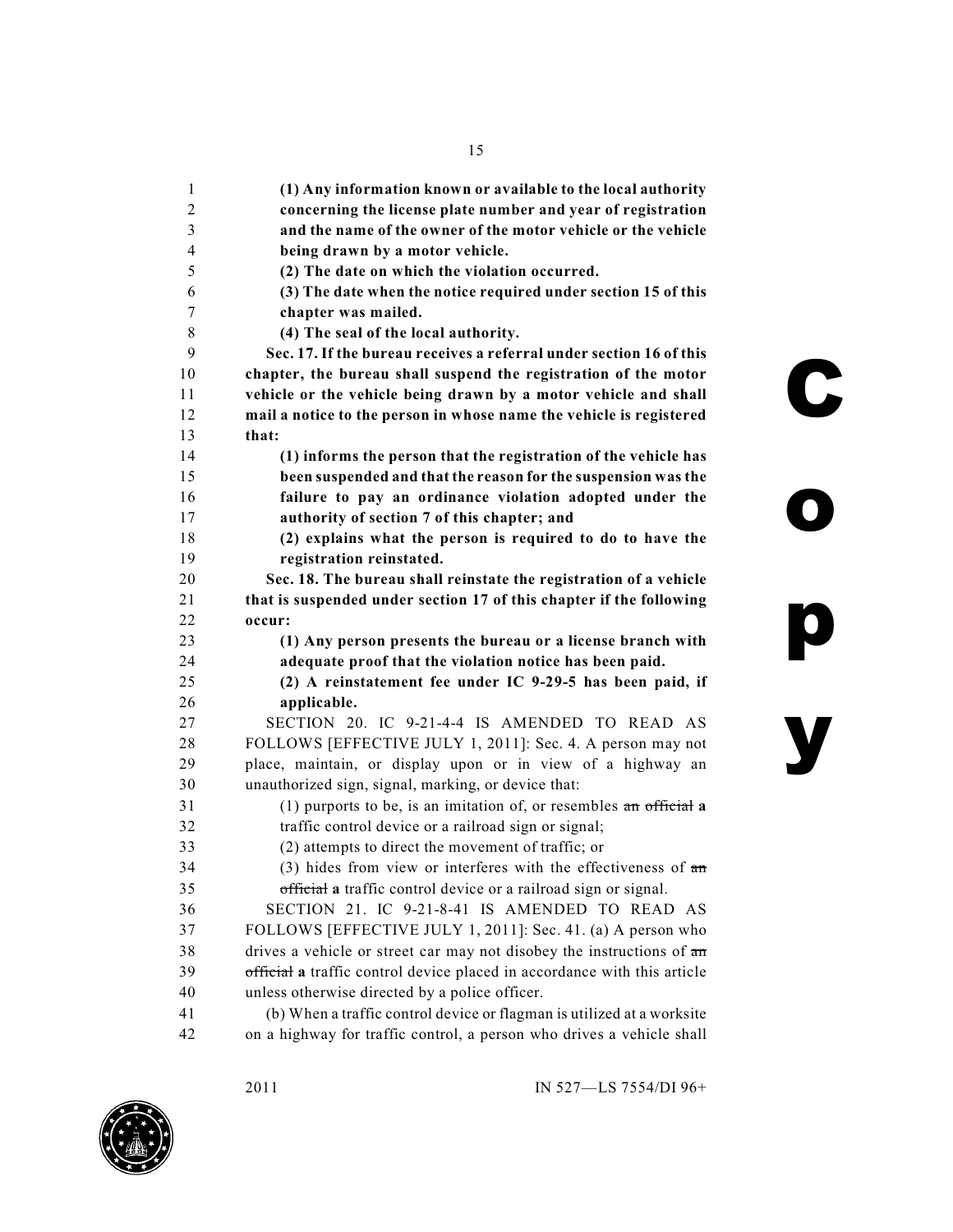exercise extraordinary care to secure the mutual safety of all persons and vehicles at the worksite.

 (c) All traffic shall observe and obey traffic control devices including signals, signs, and warnings, and all directions, signs, or warning devices that may be given or displayed by a police officer or flagman to safely control traffic movement at a worksite and promote safety at a worksite.

 SECTION 22. IC 9-21-17-3 IS AMENDED TO READ AS FOLLOWS [EFFECTIVE JULY 1, 2011]: Sec. 3. A pedestrian shall obey the instructions of an official **a** traffic control device specifically applicable to the pedestrian, unless otherwise directed by a police officer.

 SECTION 23. IC 9-21-17-10 IS AMENDED TO READ AS FOLLOWS [EFFECTIVE JULY 1, 2011]: Sec. 10. A pedestrian may not cross a roadway intersection diagonally unless authorized by official traffic control devices. When authorized to cross diagonally, 17 pedestrians shall cross only in accordance with the official traffic control devices pertaining to diagonal crossing movements.

 SECTION 24. IC 9-30-3-14 IS AMENDED TO READ AS FOLLOWS [EFFECTIVE JULY 1, 2011]: Sec. 14. **(a) This section does not apply to a violation of an ordinance adopted under IC 9-21-3.6-7.**

23  $(a)$  (b) As used in this section, "moving traffic offense" means a violation of a statute, an ordinance, or a rule relating to the operation or use of motor vehicles while the motor vehicle is in motion.

 (b) **(c)** If a court convicts a person for a moving traffic offense, and 27 the person is known or believed by the court not to be the owner of the motor vehicle, the court shall, within seven (7) days after entering the conviction, deposit with the United States Postal Service, first class postage prepaid, **a** notice addressed to the owner of the motor vehicle giving the owner the following information:

- (1) The name and address of the person convicted. (2) The name and address of the owner of the motor vehicle. (3) The offense upon which the conviction was made. (4) The date of arrest of the person convicted and the location of
- the place of the offense.
- (5) The license plate number of the motor vehicle.

 (6) The operator's or chauffeur's license number of the person convicted.

 (7) The date of the conviction and the name of the court making the conviction.

SECTION 25. IC 34-6-2-85 IS AMENDED TO READ AS



2011 IN 527—LS 7554/DI 96+

**C**

**o**

**p**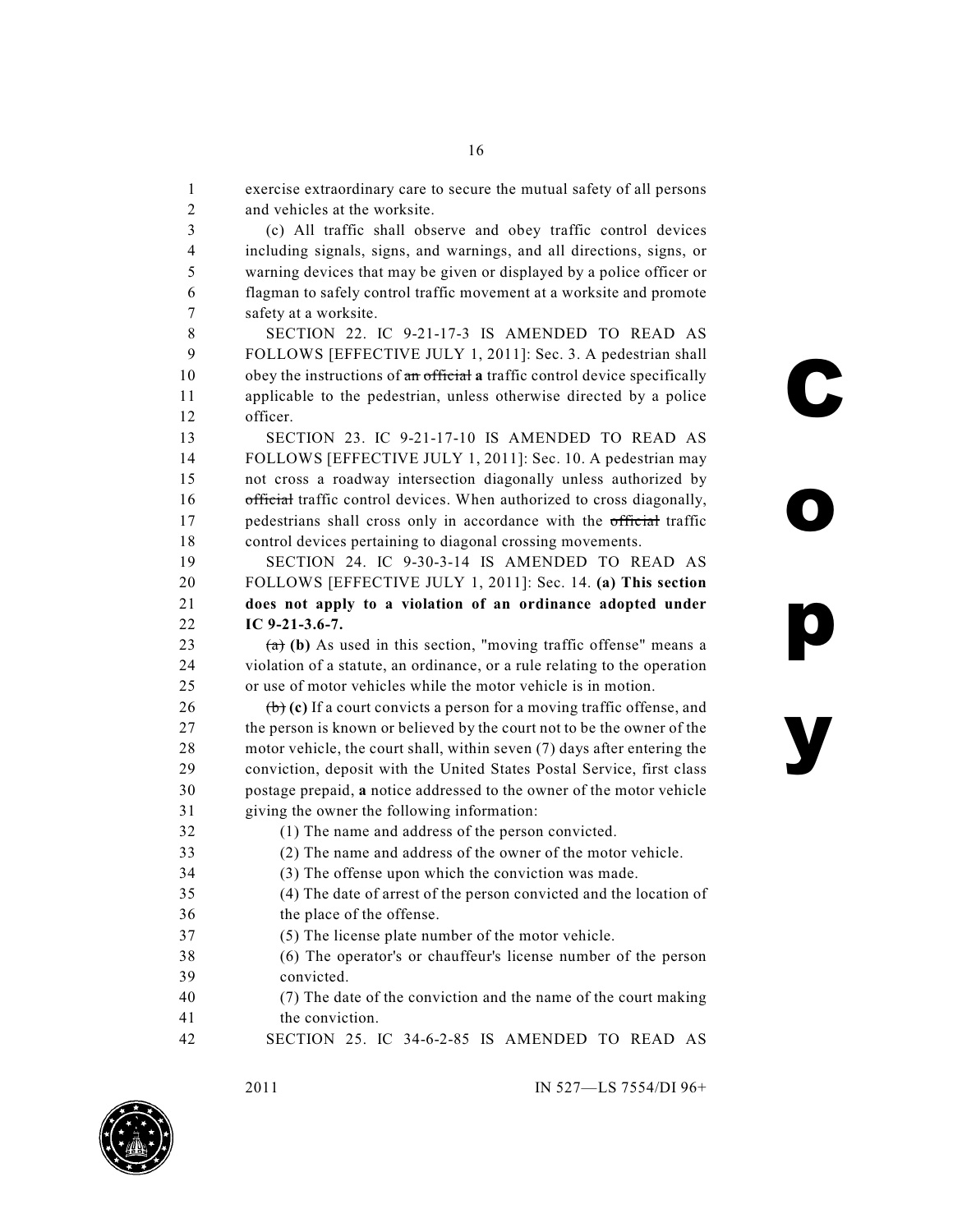| 1                       | FOLLOWS [EFFECTIVE JULY 1, 2011]: Sec. 85. "Moving traffic                                |
|-------------------------|-------------------------------------------------------------------------------------------|
| 2                       | violation", for purposes of IC 34-28-5, means a violation of:                             |
| $\overline{\mathbf{3}}$ | $(1)$ a statute defining an infraction; or                                                |
| $\overline{4}$          | (2) an ordinance, other than a violation of an ordinance                                  |
| 5                       | adopted under IC 9-21-3.6-7;                                                              |
| 6                       | that applies when a motor vehicle is in motion.                                           |
| 7                       | SECTION 26. IC 34-28-5-5, AS AMENDED BY P.L.106-2010,                                     |
| 8                       | SECTION 8, IS AMENDED TO READ AS FOLLOWS [EFFECTIVE                                       |
| 9                       | JULY 1, 2011]: Sec. 5. (a) A defendant against whom a judgment is                         |
| 10                      | entered is liable for costs. Costs are part of the judgment and may not                   |
| 11                      | be suspended except under IC 9-30-3-12. Whenever a judgment is                            |
| 12                      | entered against a person for the commission of two (2) or more civil                      |
| 13                      | violations (infractions or ordinance violations), the court may waive the                 |
| 14                      | person's liability for costs for all but one (1) of the violations. This                  |
| 15                      | subsection does not apply to judgments entered for violations                             |
| 16                      | constituting:                                                                             |
| 17                      | (1) Class D infractions; or                                                               |
| 18                      | (2) Class C infractions for unlawfully parking in a space reserved                        |
| 19                      | for a person with a physical disability under IC 5-16-9-5 or                              |
| 20                      | IC 5-16-9-8.                                                                              |
| 21                      | (b) If a judgment is entered:                                                             |
| 22                      | (1) for a violation constituting:                                                         |
| 23                      | (A) a Class D infraction; or                                                              |
| 24                      | (B) a Class C infraction for unlawfully parking in a space                                |
| 25                      | reserved for a person with a physical disability under                                    |
| 26                      | IC 5-16-9-5 or IC 5-16-9-8; or                                                            |
| 27                      | (2) for a violation of an ordinance enforced by an intersection                           |
| 28                      | safety system under IC 9-21-3.6 and the defendant pays a civil                            |
| 29                      | penalty within the time frames specified in a notice under                                |
| 30                      | IC 9-21-3.6-9(b)(9); or                                                                   |
| 31                      | $(2)$ (3) in favor of the defendant in any case;                                          |
| 32                      | the defendant is not liable for costs.                                                    |
| 33                      | (c) Except for costs, and except as provided in subsection (e), $\overline{\mathsf{and}}$ |
| 34                      | IC 9-21-5-11(e), and IC 9-21-3.6-9(c)(3), the funds collected as                          |
| 35                      | judgments for violations of statutes defining infractions shall be                        |
| 36                      | deposited in the state general fund.                                                      |
| 37                      | (d) A judgment may be entered against a defendant under this                              |
| 38                      | section or section 4 of this chapter upon a finding by the court that the                 |
| 39                      | defendant:                                                                                |
| 40                      | $(1)$ violated:                                                                           |
| 41                      | (A) a statute defining an infraction; or                                                  |
| 42                      | (B) an ordinance; or                                                                      |